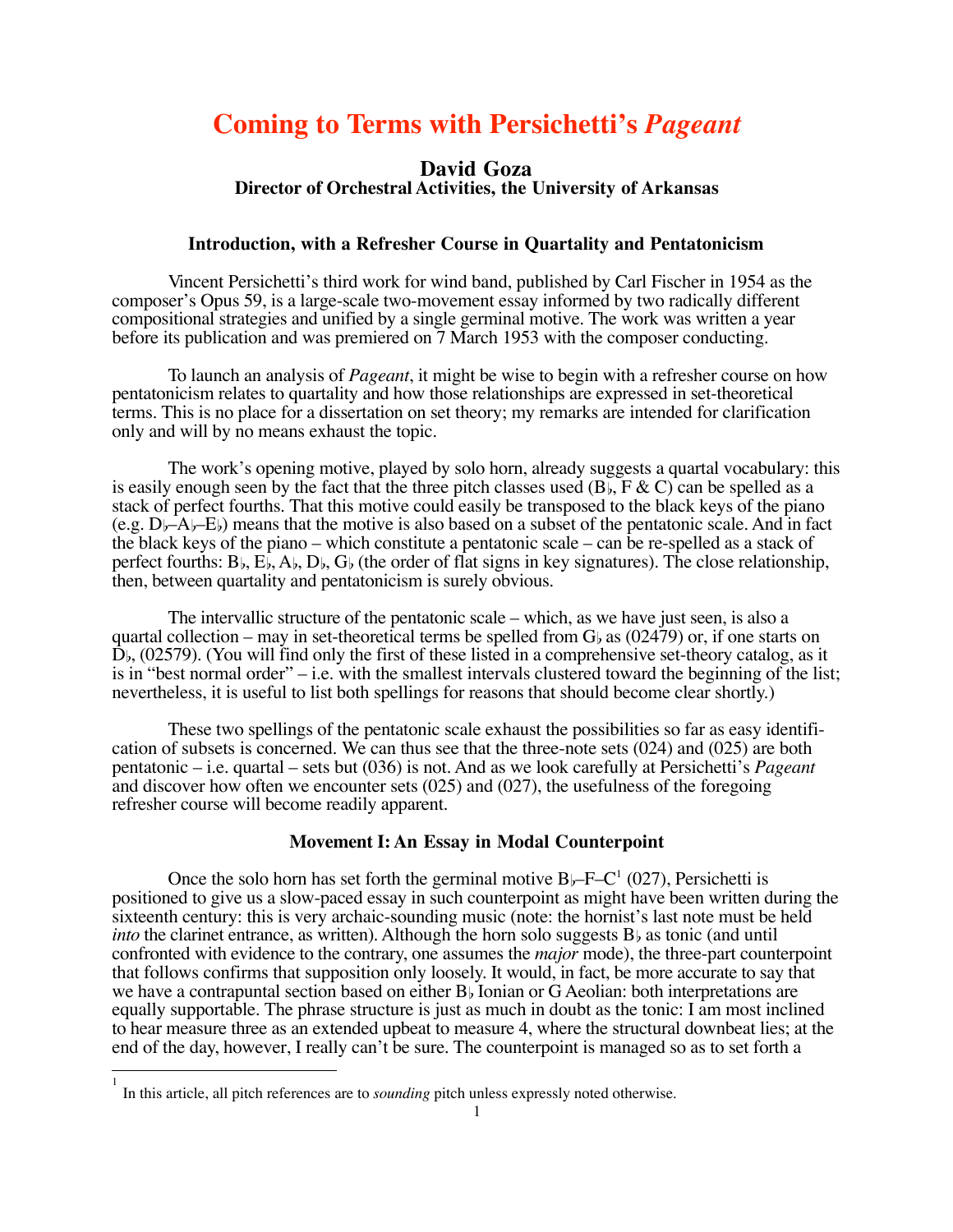great line of parallel thirds in the "secondary" voices (in a sense this is an enriched two-voice counterpoint) and a composite rhythm of ceaseless quarter notes.

Whatever the phrase structure, the 1st clarinet line in these eight measures is ingenious. The opening motive (027) in measure 3 is immediately sequenced at a higher pitch level and in rhythmic augmentation, but intervallically compressed (025) in measures 4 f.<sup>2</sup> Two quarter-note passing tones in measure 5 set up a complete sounding of the F-pentatonic collection (02479) in measures 6–8, with a sequence in turn of that material, rhythmically *diminished*, down to C (mm. 8–9). This last sequence is so cleverly and beautifully elided that any attempt at parsing is out of the question.

With the arrival of E<sup>s</sup> in measure 8, we move into somewhat brighter modal territory: either B<sub>b</sub> Lydian is in view, or G Dorian, or perhaps something else (this stretch of music seems to have as much a transitional quality as a cadential one). The consequent phrase that is set up thereby, much more fully orchestrated than the first and marked *calore* in high contrast to the clarinets' *semplice*, moves into even more distant modal territory, albeit still in three parts (or two, with the lower voice richly presented in parallel thirds as before). There is a formal similarity to the first phrase: measure 11 can be read as an upbeat, with the structural downbeat at 12. In this case, the three melodic notes  $G-A$ –F, in the same rhythm as the 1st clarinet's F–B–G in measures 4 f., must represent a further intervallic diminution of the opening motive, now (013), clearly non-quartal but with the original motivic contour preserved, As the first phrase's modal content turned progressively brighter, this answering (or extending) phrase moves into progressively darker territory, with the restoration of E<sub>bs</sub> at the midpoint of measure 12, A<sub>b</sub> first appearing a beat later, then D<sub>b</sub> surfacing a little over a measure after that. Measure 13 begins with a particularly beautiful suspension, tied  $E_{\rm b}$  against an F "foil." All of this prepares a cadence on a C minor chord at measure 18, which supports a lovely melodic bridge, only three beats long, to this opening movement's alternative idea (perhaps we should call it "B," or maybe "the Chorale").

Before leaving the opening section – we may now call it " $A$ " in retrospect – it seems advisable to notice a couple of fine points. In the clarinets' phrase, the three voices are easily enough distinguished; in the more fully-orchestrated consequent phrase from measure 11 – where the pitch-class collection becomes increasingly enriched – that's not so easy to do. Let us number the voices, then, starting with Voice  $1 - a$  continuation of the 1st clarinet's line from before. It begins with a half note on D and is found in two octaves in flutes, oboes,  $E<sub>b</sub>$  clarinet, 1st alto saxophone and 1st cornet (this must be played on a cornet not a trumpet!). Voices 2 and 3 are the voices in parallel thirds, as before. Voice 2 takes up where the 2nd clarinet left off, on A, and is found in a single octave in alto clarinet, 1st bassoon, 2nd alto saxophone and 1st & 3rd horns. Its companion voice begins where the 3rd clarinets left off, on F, and is also found in a single octave in bass clarinet, 2nd bassoon, tenor saxophone and 2nd & 4th horns. A little reflection on the way the pairings are managed will lead to the conclusion that Persichetti had a very fine ear for timbre and balance and wrote accordingly. Despite the great chains of parallel thirds, the voice leading in this "A" idea is managed in such a way that the *coup de grace* of parallel fifths occurs only once: into the cadence at measure 18. Parallel fifths, rare in this opening movement, will be a prominent feature of Movement II, in which the most radical contrasts possible will be exploited.

A word now about performance: Persichetti's use of Italian terms of expression is rich, evocative and *exact* (how remarkable that he eschewed the usual Italian tempo indications, however). In the clarinets' portion of the "A" section, it is clear to me that the *crescendo* nuances in no respect trump his *semplice* marking, which applies to the entire phrase. This must mean, then, that

 $\overline{\phantom{a}}$ 

<sup>2</sup> By "measures 4 f." I mean "measure 4 plus one measure following." Later we will encounter "178 ff." which denotes "measure 178 plus additional measures." Within parentheses, "measure" will be abbreviated "m." while "measures" will appear as "mm."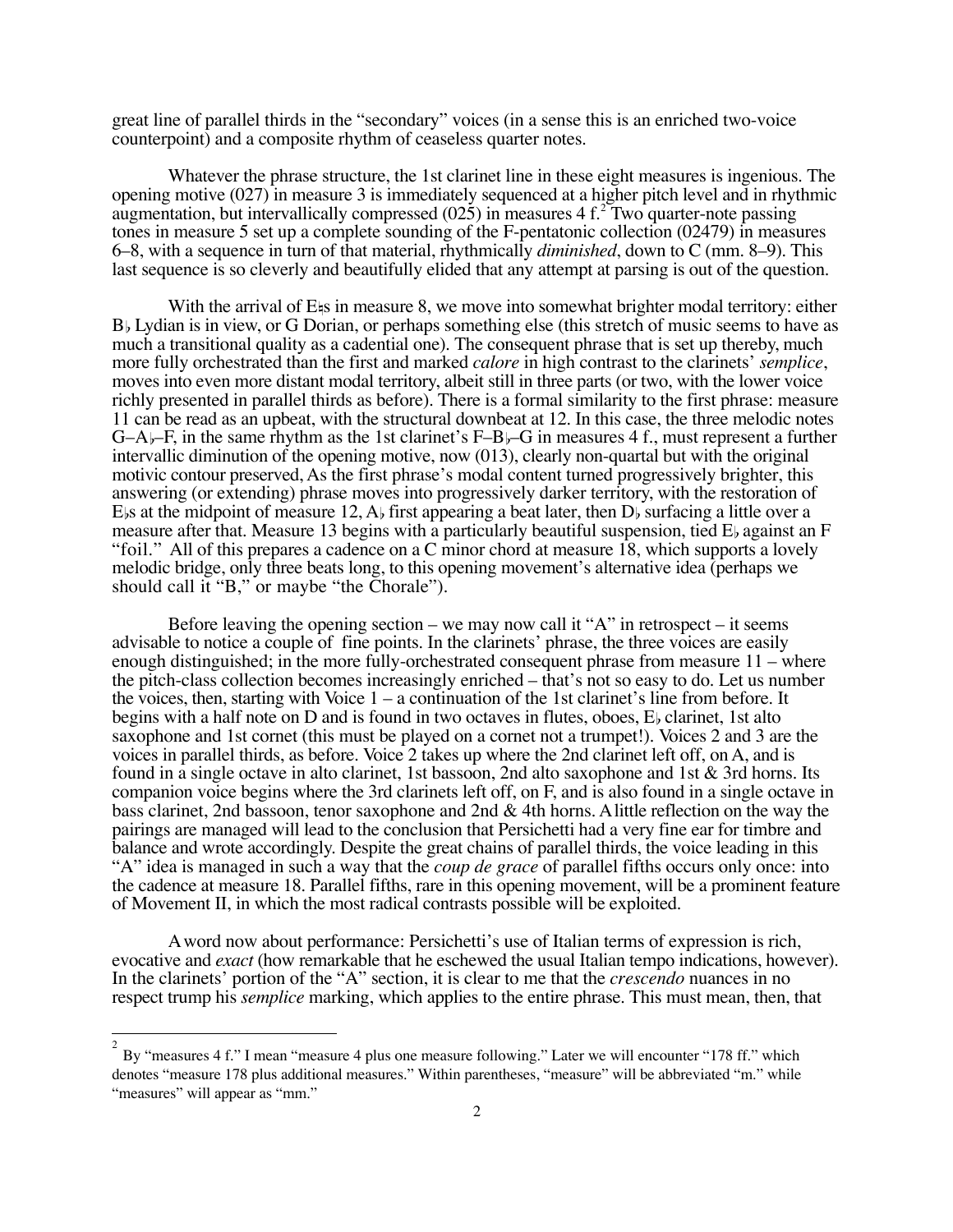the hairpin nuances given in the consequent phrase must be played very differently, occurring as they do in a *calore* context. The director should not allow his players to ignore these markings and their implications.

The beautiful little melodic bridge in measure 18 leads directly to the 1st trombone melody that begins in 19, harmonized in chords all belonging to  $E<sub>b</sub>$  major – a "corrective" to the C minor cadence that set it up. This chorale tune's head motive is readily enough identified as a variant of the opening horn solo: if it's not perfectly obvious here, compare the top voice from measure 23, or most especially that from measure 39. What we have in these three identified instances is a case of "contour preservation" – a feature of much twentieth-century music where the musical argument is carried by something other than the strong tonal undercurrent that drove music of the preceding era.

The chorale is presented and harmonized in four parts, with a half cadence in measure 22 and a continuation in what sounds more like C minor (a modal version, to be sure). In fact, modal counterpoint is still the order of the day: the "intervening" chords that move the music from the tonic chord in measure 19 to the dominant in 22 do not constitute the strong fifths-related progression that we would expect to find in Tchaikovsky, say. All of the parts are marked in such a way as to suggest that this music must be absolutely *continuous* to the conclusion of its phrase in measure 27 (again, on a half cadence, if  $E_{\rm b}$  has been accepted as the new "tonic" – a supposition that is only loosely supported). One of the most remarkable things about this "B" section is that despite the four-part harmony, not so much as a single seventh chord is anywhere to be found.

Although the "B" section is only nine measures long, it bears a structural similarity to "A" by being constructed *periodically* – that is, in antecedent and consequent phrases, with the consequent phrase being more richly orchestrated. So one may, from measure 23, identify the four voices in the consequent phrase as follows:

Voice 1: oboes, 1st clarinet, 1st alto saxophone

Voice 2: alto clarinet, 2nd alto saxophone

Voice 3: 1st bassoon, tenor saxophone

Voice 4: bass clarinet, 2nd bassoon, baritone saxophone, euphonium

Two "stray" instruments (2nd & 3rd clarinets) amplify the primary voices in selective alternation. All of these voices are sounded in a single octave.

The entire "B" section is to be played *dolce* – again, the increased dynamic and the hairpin nuances in no way overrule this fundamental consideration.

A three-note upsweep in a single octave, marked *espressivo*, leads directly onto a modified return of the "A" section's three-part counterpoint, with many of its features preserved from earlier. This is only a partial presentation, with its *espressivo* quality quickly yielding to sadness (*doloroso*) and its pitch range greatly extended by the addition of the piccolo, even as its length is reduced by almost two-thirds. By measure 29, the A<sub>bs</sub> that served the preceding section are dropped and we are once again in  $B<sub>b</sub>$  Ionian/G Aeolian territory. Assuming G Aeolian to be the predominant "tonic" (the case can be made), we are set up for a truly beautiful modal shift to G major for a second statement of "B" beginning at measure 35.

Almost everything I said earlier about the first presentation of "B" applies here as well. The orchestration is particularly gorgeous, and the more brightly-hued trumpets finally get to add their sound to a chorale that already glows.

At the point where they enter, however, we find other instruments (1st cornet, 1st trombone) restoring the  $\overline{B}$ <sub>b</sub>s of G Aeolian: the purpose of this is to return us – via a *plunging* and very carefully-regulated *diminuendo* from *mf* to *pp* (don't let any of the players guess at this) – to a full statement of "A," much as from measure 3.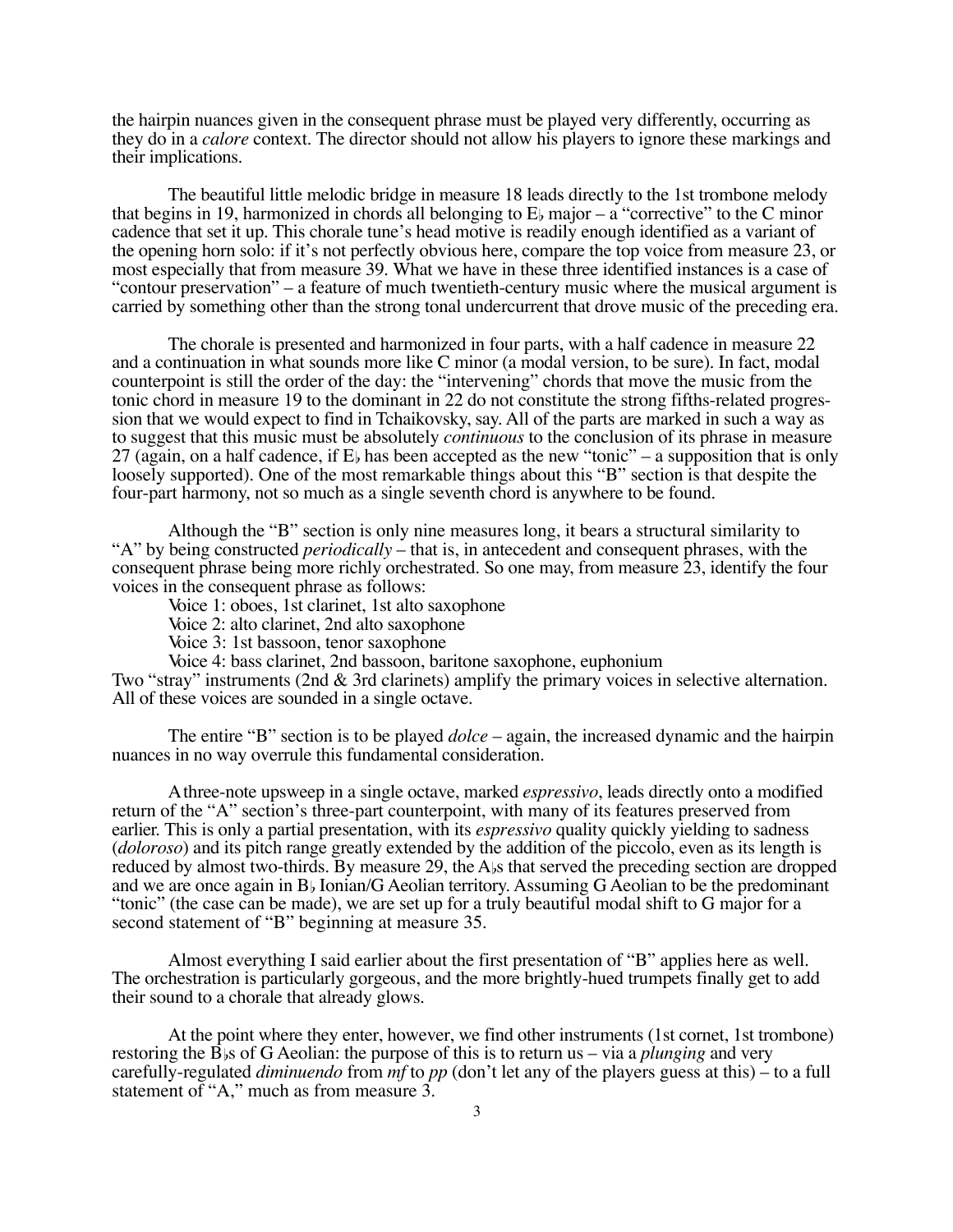The antecedent phrase of this second full statement (mm. 43 ff.) is identical to its initial presentation with two exceptions: the first measure's material – which I earlier identified as a probable structural upbeat – is pitched off F major not G minor (this means that the "melody" is compressed to resemble the opening notes of "B"), and a curious countermelody, marked *sereno*, is offered by the flutes. This time, as the three-voice counterpoint turns "brighter" with the addition of E $\sharp$ s (from measure 48), the brightness is further heightened by the obligato flutes' B $\sharp$  in measure 49 – in other words, a "white-key diatonic collection" has been achieved for the first time in this material.

Some new things begin to happen in the consequent phrase, which begins at  $51$ . The  $B_{\beta}s$ are restored; not only in the polyphonic lines themselves (m. 52, beat 2), but in a curious substratum in bass voices – a feature that brings to mind the vacillation between  $B<sub>b</sub>$  Ionian and G Aeolian identified earlier. The beautiful suspension first heard in measure 13 is even more prominent here (m. 53) on account of a more obvious instrumental placement, and the "key" is generally brighter than in 11–19. The cadence at measure 58 is richer than before: most of the instruments end in A minor, but a couple of bass voices have headed for a low D at the same time; this is the first instance of a harmonic feature that will inform large stretches of the movement that follows. There are two ways of understanding this feature, and perhaps both are true. On the one hand, we have an instance of bitonality, with D and A both expressed as chord roots. On the other, we also have an incomplete ninth chord on D, and ninth chords will be a prominent feature of Movement II. I have more sympathy with the first interpretation, for the simple reason that in measure 18, a cadence on C minor set up the first appearance of "B" in  $E$  major. By analogy, a cadence here on A minor sets up the final appearance of "B" in C major, and the momentary D in the bass voices is therefore a foretaste of what's to come rather than a definitive cadential tonic pitch.

From the melodic link into "B" (m. 58), now played by the 1st cornet (not a trumpet!), we have a new marking, *cantando*. (The melodic link is intensified noticeably by the entrance of bass voices on a  $B$ –F empty fifth against the prevailing A minor triad, resulting in surprisingly dissonant set 01378. In a sense, this empty fifth *completes* a triad implied by the bass-voice D noted above. The foreshadowing of the second movement's bitonality is thus made more complete by this beautiful harmonic enhancement.) The *cantando* marking applies to the entire chorale, beautifully set for cornets and trombones, later augmented by trumpets and horns and handed over to a very full woodwind chorus reinforced by euphoniums and solo tuba. It is when these latter instruments take up the project, *forte*, at the upbeat to measure 63, that the head motive of the chorale is finally identical intervallically with the horn's opening solo (027). This time around, "B" is allowed even less closure than on previous appearances and the continuing project is handed over to saxophones and horns who, midway through measure 66, inaugurate the closing passage which also serves as a bridge to Movement II. As if in summary, the solo horn is once again allowed to play his opening motive and the clarinets finish the passage in three-part counterpoint as from measure 3, with a Mixolydian inflection just before the cadence. The final chord is that of  $B<sub>b</sub>$  major, skewing the modal argument in favor of a  $B<sub>b</sub>$  tonic for the entire movement.

Before moving on to what the composer referred to as a "parade" section, I'd like to offer two final observations on the 72 measures we've just examined. First, even though I've repeatedly referred to this as a "movement," in some ways it does behave like a slow introduction in a symphonic first-movement context. The listener may be reminded of such monumental slow introductions as those for Beethoven's Seventh Symphony, Schubert's Great C-Major Symphony, Tchaikovsky's Second and Fifth, the introduction to Brahms's First, and so forth. Certainly there are structural similarities with all of these examples, and they cannot be lightly dismissed. The differences, however, are worth noticing as well. In the examples I just cited, each of those slow introductions (about as long as Persichetti's first 72 measures) sets up a gigantic sonata-form fast movement whose length far outstrips that of the introduction. In the Persichetti composition this is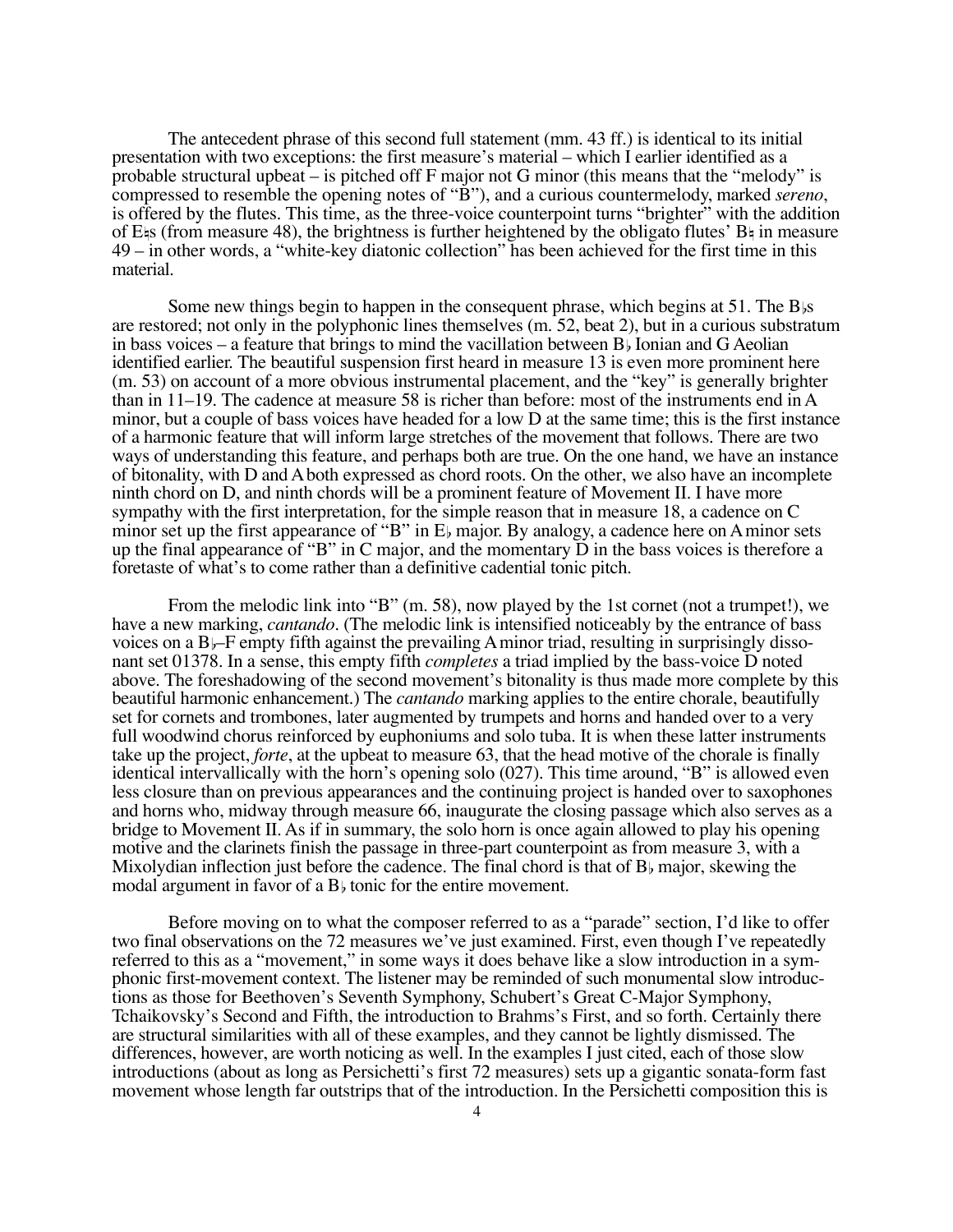not the case: the two sections are of roughly equal length, and the entire composition – assuming one observes the composer's metronome markings (and one *does!*) is only about seven and a half minutes long (not six and a half, as suggested by an editorial note in the score). Furthermore, this first section ends on a chord that has, all along, been a leading candidate for "tonic." In each of the other cases cited, the final chord of the introduction is the dominant, setting up the first theme of the movement proper in the tonic key. The fact that Persichetti has so far brought his music "full circle" to closure on tonic suggests that he intended it to be heard as independent – at least to some degree.

Second, I have so far said nothing about the percussion. Persichetti uses a limited *batterie* throughout this work, with timpani notably absent. During the opening movement, only two of the instruments are used, and for the most subtle of reinforcements. The bass drum, played (I presume) with timpani mallets, provides a barely audible "presence" to the "B" section in measures 22 and 25, then again a slightly elaborated one in 38–40. The tenor drum's contribution begins as reinforcement for the consequent phrase of the second full statement of "A" (mm.  $51-\overline{58}$ ); what it – with assistance from the bass drum – is "reinforcing" is actually that strange bass-voice substratum noted above. Their final contribution, in which the two instruments enjoy a degree of independence from each other, is during the final appearance of "B" (62–66). This is all very subtle writing, and requires the keenest musical sensibilities from the two players who will manage these instruments. The drums must not call attention to themselves: their job is to enhance the color of a slowly-moving, archaic-sounding essay in modal counterpoint.

#### **Movement II: A Celebration of Bitonality**

The opening sonority in Movement II suggests that we've "fast-forwarded" several hundred years, abandoning the modal counterpoint of the sixteenth century in favor of the neoclassical tonal language of the twentieth. (It is also apparent from the first four measures of this movement that the percussion instruments will play a very different role here from the one they played in Movement I.) For reasons that will become clear not many paragraphs hence, I divide this movement into four large sections. I will justify this division later.

#### **1. "Exposition" (mm. 73–121)**

The initial sonority alluded to above includes both a continuation of the clarinets' cadence chord from before – now taken over by the horns – and an " $A$ )" foil in the basses (an open fifth  $A/\sqrt{E}$ ). The result must either be heard as an extremely high tertian – an incomplete 13th chord on  $A<sub>b</sub>$  – or, what is more probable (and corroborated throughout this movement) – a bitonal sonority including two chords whose roots are a major second apart. In the fourth measure of this section, a flaring *crescendo* spills the pitch material into a G major chord over "C" – a bitonal sonority which (because its roots are a perfect fifth apart, yielding a common tone) actually can be heard as a ninth chord (see earlier).

An analysis of the phrase structure of the opening paragraph (mm. 73–88) yields the conclusion that the first structural downbeat of this movement actually is on the first note of the snare drum solo: the first four measures, in other words, are in no sense introductory. What we have, then, are two eight-measure phrases, each of which exhibits internal periodicity – i.e., the material that begins at measure 77 is actually an answer to the snare drum solo not the inauguration of a theme (note that the snare drum's *crescendo* must not be started earlier than printed: to do so is to invite the audience to hear it as *introductory*, which it clearly is not). It follows, then, that the material in measures 81–84 stands in relation to that in 85–89 as antecedent to consequent. The happiest corroboration of this interpretation lies in the fact that the two consequent phrases (77–80) and 85–89) are almost identical, while the two antecedent phrases are very different from each other. There's subtlety here also, however: it must not go unnoticed that the material in 83 f. (part of an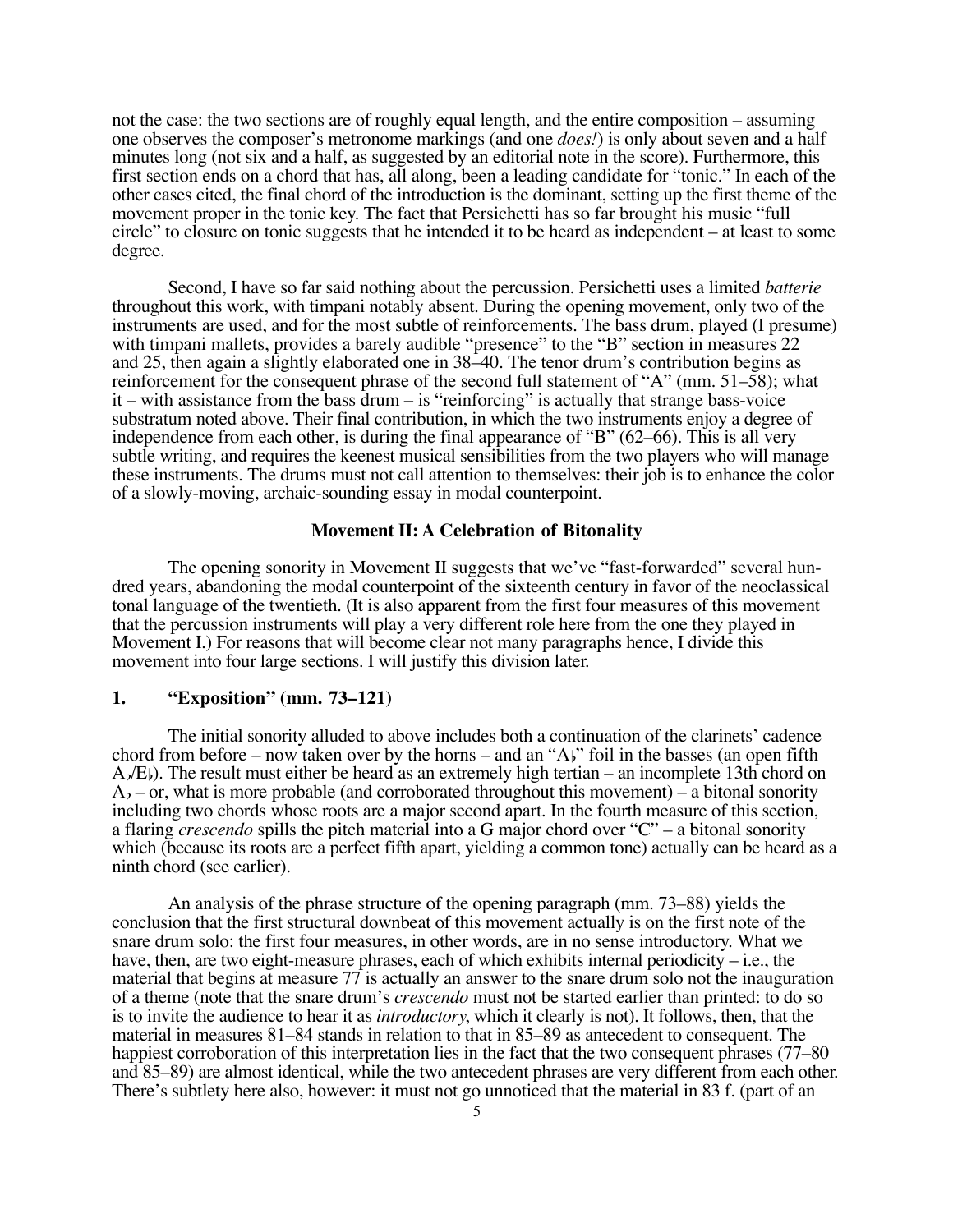antecedent phrase) is the same as that in 79 f. (part of a consequent phrase). Persichetti has thus "covered his seams" and given persuasive evidence of being an extremely capable artisan with a subtle musical mind.

There's relatively little to be said about the first four measures of Movement  $II$  – let's look now at the next four (the first "consequent" phrase). The first two measures of the upper woodwinds' *deciso* melody are purely pentatonic (and thus quartal), their first three notes being a kind of (025) permutation (an inversion, roughly) of the opening horn solo from Movement I. The harmonic underlayment in brass instruments other than 1st trumpet takes as its point of departure the "G major over C" that ended the first four measures. We quickly move to a  $B_{\flat}$  major chord over an  $E_{\flat}$ , a C major chord over an F, an E<sub>b</sub> major chord over an A<sub>b</sub> and an F major chord over a B<sub>b</sub> – all in the space of four fast measures. Each of these, of course, can be read as either a bitonal feature or an incomplete ninth chord, and their quartal relationship to each other will not go unnoticed.

From the inauguration of the second 8-bar phrase (beginning at measure 81), we get complete triads in both layers, as a close look at the trombones and cornets will make clear (the horn interjections amplify first the cornets, then the trombones, then both). That is, in measure 81 we see B<sub>b</sub> major/E<sub>b</sub> major then C major/F major; in 82, E<sub>b</sub> major/A<sub>b</sub> major then F major/B<sub>b</sub> major; and at the beginning of 83,  $B_b$  major/G major. The harmonic material of the first two of those measures can obviously be read as both bitonal and as a series of ninth chords; the last sonority named, however, is just as obviously bitonal and nothing else (that's the one where the horns have a foot in both worlds – as witness the 1st horn's written  $F_{\frac{1}{2}}$  against the 4th horn's  $F_{\frac{1}{2}}$ ). It will be understood that the harmonic content in these measures, engaging as it is, is actually only an enhancement of the snare drum solo: that instrument, as before, presents the four-bar antecedent, in relation to which the material in 85–88 will be heard as "consequent."

Earlier I indicated that the material in 83 f. is identical with that of 79 f. In fact, that's only true of the top voice: here, a second voice has been added, moving generally contrary to the upper voice and contributing to the sense of a dominant prolongation in  $B<sub>b</sub>$  major. Accordingly, we get a cadence at measure  $85$  – but it's more than a garden-variety PAC, for the B<sub>b</sub> that resolves the preceding two measures is overridden by an  $E_{\rm b}$  in the horns and 3rd cornet (it is they who now present the melody – *marcato* – at a new pitch level) while trombones explore darker harmonies  $(D)$  then  $E$ ). All of the participating brass instruments cadence out onto an F major chord with a conspicuous G added in the horns and 3rd cornet (i.e. an incomplete ninth chord) while woodwinds supply the final two measures, a reinterpretation of measures 83 f. Note that the 2nd alto saxophone is missing a measure's worth of material here – it should undoubtedly continue in the same manner as the 2nd flute, 2nd oboe, 2nd & 3rd clarinets, alto clarinet and tenor saxophone.

The high incidence of parallel fifths in certain passages (e.g. 81–83, 85–87) will certainly be noted. These result, of course, from moving all of the members of root-position triads in the same direction – a technique often identified as "planing" when it occurs in the compositions of, say, Debussy.

The foregoing is a pretty thorough summary of sixteen measures' worth of material – a passage that could easily enough constitute a complete statement of a primary theme in a sonataform composition. It will soon become clear, however, that the rubric of this composition doesn't much resemble sonata form, a few parallel features notwithstanding. Most notably, the strong tonal argument that is necessary to propel a sonata-form construct to its inevitable conclusion is not present here: Persichetti has different harmonic aims. This work might be said to resemble a cubist painting more than a canvas from the 18th century: background and foreground simply run into each other willy-nilly, and tonal "progress" is hardly to be traced.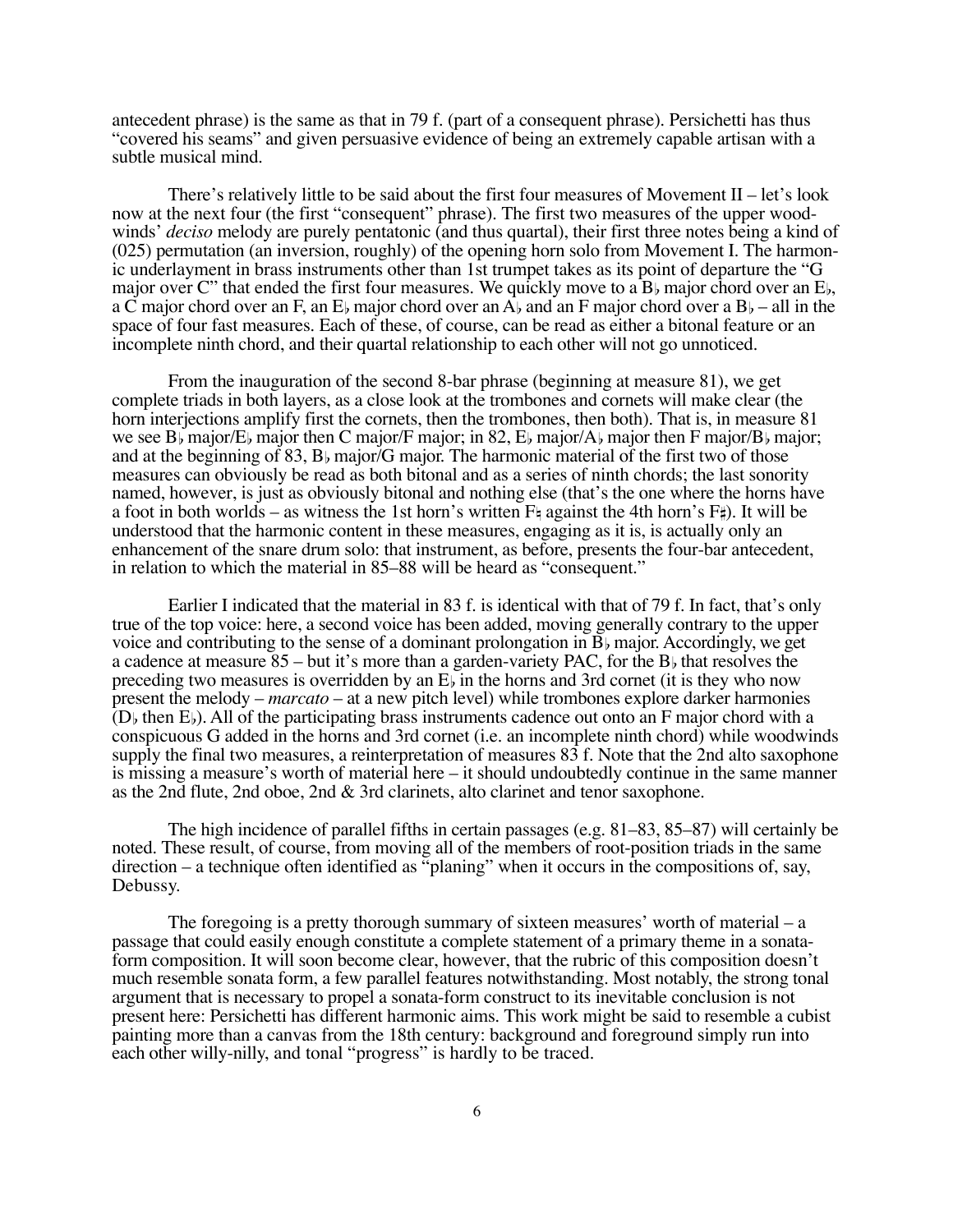The 12-measure passage that begins at measure 89 seems to serve a transitional function, despite the fact that the theme that ended in the previous measure by no means "cadenced." The phrase structure of this passage is ambiguous: it consists of nothing so straightforward as "three four-bar phrases." A more likely parsing views the passage as a two-part structure – five measures plus seven measures – with extensions and a brief *stretto* distorting the form. The passage is something of a harmonic hodgepodge as well: we begin with "F major $\overline{B}$  major" yielding to "D major/ C major" twice (measures 89–92), with an appended bar (93) giving us "A major/D major" before moving on to the second part of the transitional project. Needless to say, a small majority of these sonorities can be read as either bitonal structures or complete ninth chords; "D major/C major," however, recalls the first sonority of this movement and is clearly bitonal and nothing else.

The first four of these measures set forth an important rhythm, shared in a rapid-fire exchange between trombones and the cornet/trumpet group. We will encounter this in various guises on numerous future occasions. Underlying this antiphonal exchange is a tenor drum line that can only be described as "entertaining."

The second part of this 12-bar transition, from measure 94, is occupied by very different material. In measure 94 to the downbeat of 95, and again from 96 to the downbeat of 97, we have "F-major stuff" in eighth notes served over a quarter-note foundation of parallel fifths built on  $E<sub>b</sub>$  and  $D<sub>b</sub>$ . This material is presented in alternation with a unison tune in two octaves, marked *insistendo*, which in its two subphrases exhibits clear periodicity over a very short span of time (the first subphrase ends with an "open cadence" at the downbeat of 96; the second is "closed"). We will see this four-measure phrase in three other places, beginning at measures 178, 240 & 276. In the present instance, it is practically buried in a transitional passage of irregular and extended phraseology; in those other places, however, it will stand in bold relief against its surroundings, clearly intended to be understood as *heraldic*: it ushers in "the next big thing."

Three additional measures (98–100) complete this "transition" with the brief *stretto* mentioned above. The latter is "touched off" by a simple bitonal figure in cornets and trombones (F major/ $E_b$  major alternating with G major/F major, m. 98), and consists of a compressed sounding of the germinal motive (now 025) in the euphonium and tuba against a foreshadowing of the "second theme" in trombones. It should not go unnoticed that the 2nd  $\&$  3rd trombones, who inaugurate the *stretto* proper, complete their contribution with a retrograde inversion statement of the euphonium/tuba  $(0.025)$  motto, in measure 100 to the downbeat of 101. With the downbeat of measure 101 on pitch classes F, G & C  $(027)$ , we are set to hear the "second theme."

It is during this "second theme's" first presentation that we begin to be disabused of any erroneous expectations of sonata form that we might thus far have entertained. The theme begins  $(m. 101)$  in  $\overline{C}$  major, with a C-major subsidiary line in thirds presented by the clarinets and horns (the counterpoint beginning in measure 3 of Movement I is thereby invoked). But the mode begins to shift as it did back in measure 8 – this time towards the Lydian – and the theme itself "breaks out" of its C-major grounding and heads to "D" in 105. This is only the beginning of what will prove to be a lengthy digression away from the neat formal rubrics of a bygone era. In measure 108 (the theme having failed to achieve a satisfactory cadence), parallel triads moving in opposite directions usher in a new *stretto* somewhat like that in measures 99 f., but this time expanded to four measures. This in turn sets up a second statement of this wayward theme, now in odd diatonic parallels and strangely apportioned between families of instruments (mm. 114–21), touching off yet another sounding of the transition material first heard from measure 89 (this time with an instrumental reversal: the upper voices now lead). Familiar material passes in review until an apparently *new* theme is heard beginning at measure 130. A little reflection on its content, though, leads quickly to the recognition that this is once again the transition material in a new guise. There's more: this *grazioso* transformation of transitional material is played in alternation with what we had hoped would serve as a second theme, now played *cantando*. And so forth.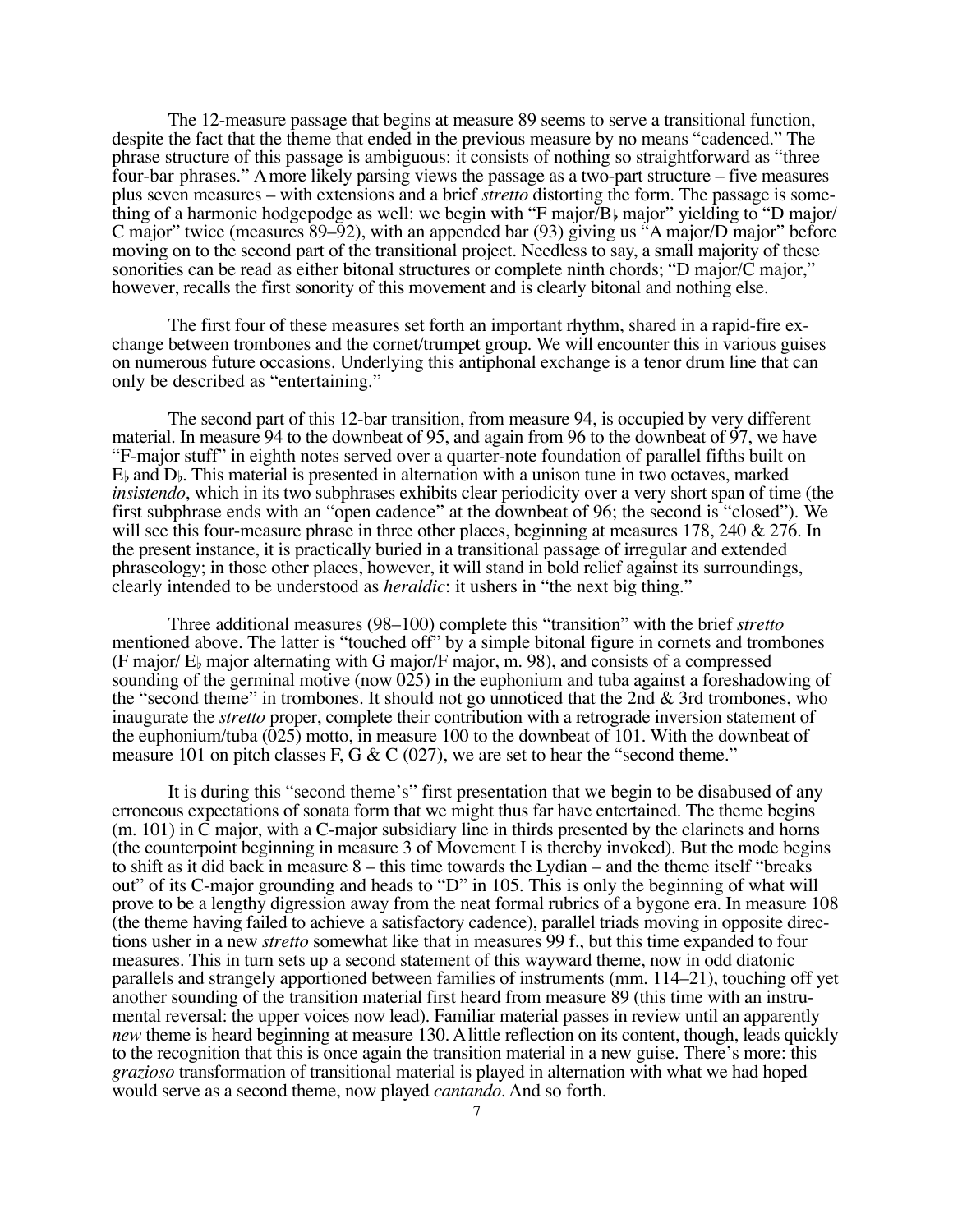Clearly we are, formally-speaking, at sea; and any remaining expectations of sonata-form conventions must now be dismissed. Therefore, rather than pursue a fruitless line of investigation, we will retrace some steps and look more closely of material we passed over too quickly. We begin with what we had hoped might turn out to be a proper second theme; in retrospect, we will call it "B" as opposed to the opening material of this fast movement, "A." The first thing we will want to notice is that Theme B initially exhibits a C-major bias, and is set over C-major material in clarinets and horns. Its "spirited" quality is to be realized in the players' performance. Its first four notes constitute another instance of set (025) – in other words, it is quartal/pentatonic. That pentatonic flavor remains in force so long as the music stays in C: once it strays to D (beginning at measure 105) a diatonic quality slips in, in the cornet line (m. 107). That diatonic quality has, of course, been present all along in the clarinet/horn "accompaniment" – it's just that the theme itself was innocent of it until this point. The mixture of modes is worth noticing: in measure 103, the B<sub>bs</sub> in clarinet and horn parts lend a Mixolydian quality to the music; that quality is overruled in favor of the much brighter Lydian with the  $F\sharp s$  in the following measure. One small detail of the piccolo part deserves special mention: where that instrument surges to the highest note in its line (mm. 106 f.), the pitch-class collection D–E–A yields, once again, set (027).

The amazing skein of parallel triads moving in contrary motion, (mm. 108 ff.) deserves a close accounting. The basic plan is a simple one: woodwind triads move upward while trombone triads move downward; the articulations, dynamics and *crescendo* are the same in both groups of instruments. Here is what the procedure yields, starting with the second quarter note's worth of material in measure 108:  $G/b - A/A - b/G - C/F - D/e - e/d - F\#/C - G/b$ . The penultimate juxtaposition is the most dissonant one, containing two triads whose roots are a tritone apart; the final collection, then, is exactly the same as the first, except that two octaves have opened up between the two components of that collection in the meantime.

At the point where the horns break out of their accompanying role (the last half-beat of m. 108), they simply join the woodwinds for a moment. They then play an impressive unison statement of the composition's opening horn motto, accented and in a *crescendo*, compressed to set (025). Against their presentation another *stretto* is sounded similar to the one that occurred at measures 99 f., this time worked out to twice the previous length. It begins in the 1st trumpet with a presentation of (025) and is extended so that, by the downbeat of 114, that instrument has sounded a complete pentatonic collection (02579). The 1st trombone – the second voice in this abbreviated *fugato* – also completes the pentatonic collection on G (the pitch-class collection is the same as the 1st trumpet's, but the trumpet started from a different position within that collection). The remaining instruments (2nd cornet then 1st cornet paired in parallel tenths with euphonium), having progressively less time to extend their head motive, will of course cover less of whatever project they seem to be embarking on.

Two sonorities in this passage stand out and call for comment: the whole-note chord in measure 113, consisting of pitch-classes D, E, G &  $A(0257)$ , and the remarkable sonority on the downbeat of 114, which contains all the pitch classes of the D major scale! We here have a notable instance of a purely pentatonic collection resolving – if that's the word – onto a complete diatonic collection. The common-practice aesthetic – in which musical tensions resolve to consonances – clearly does not apply here.

A second statement of Theme B begins at this point, in "D" as from measure 105 but harmonized in parallel, diatonically-realized quartal stacks, yielding music of quite dissonant quality. The mordents in measures 115, 117  $\&$  119 should be played in such a way as to line up with the snare drum's rhythmic values in those same places. By "passing off" the melodic material to members of the brass family while retaining their "arrival chords" in measures  $117 \& 119$ , the woodwinds contrive to ratchet up the level of dissonance as this theme proceeds, making the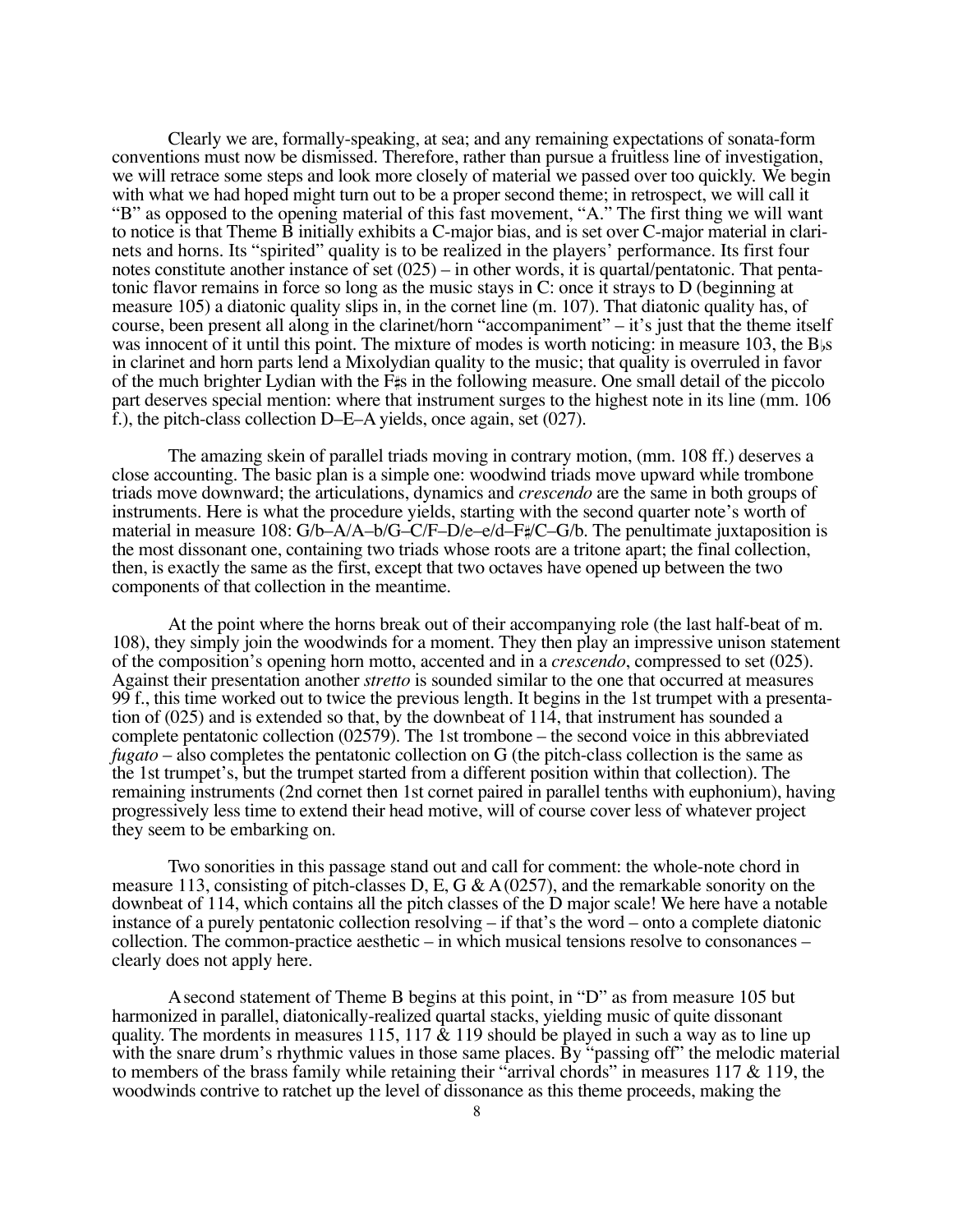transition that bursts forth at measure 122 practically inevitable. And as it is that transition – and what follows it – that ultimately *forces* us to reconsider our understanding of what the form of this movement may be, it would be a good idea to digress from the present course of the discussion in order to consider exactly that.

I propose that a solution to the formal problem is found both in the composition's title and the program note published in the score. That is to say, this is not an essay of the standard abstract type: it's a *pageant*. My *Webster's* defines *pageant* as, among other things, "a spectacular procession." And the note in the score describes the movement under consideration as a *parade*. I've seen quite a few parades in my lifetime, and have even been involved in some (in the high school marching band, armed with – of all things – a tenor saxophone). They've always struck me as *an art form*, but one that has never been very closely defined (or *refined*). There are too many disparate elements in the garden-variety parade to make "sense" to a formalist: National Guardsmen, Gulf War veterans, Boy Scouts, Shriners driving dangerous little cars while playing Chinese oboes and throwing candy, political candidates, the mayor, the Homecoming Queen and her court, the high school cheerleaders and their beloved football team, horses (and, where undiapered, their steaming, malodorous leavings, to be avoided at all costs by the next band in the lineup), floats, antique cars, and, of course, the marching bands themselves – so spaced, if the Grand Marshall has been prudent, so as not to "compete" with each other within audible range. That, I believe, is something like the effect Persichetti wished to achieve – or at least to evoke – in this movement: *Pageant* is a symphonic poem.

In light of this understanding, I believe the movement under consideration should be taken in four large parts, whose elements relate to one another roughly as those of a street parade relate:

- 1. A sort of "exposition" of Themes A and B, measures 73–121
- 2. A large section, partly developmental, focused on "B" and "transition" material, 122–89<br>3. A second large section that includes a reprise of "B" in its entirety plus a revisiting of
- A second large section that includes a reprise of "B" in its entirety plus a revisiting of much of the material from section 2, 190–243
- 4. The "final stretch," which includes an interrupted simultaneous statement of Themes A and B in a bitonal relationship plus a brief coda, 244–95

Within these sections lies much material to be examined closely; indeed, I have already so examined the material in part 1, and will therefore resume my analysis at measure 122, where the parade's "second act" may be said to begin.

2. Developmental section 1 (mm. 122–89)

The four measures' worth of material from 122 to 125 are closely parallel to that found in 89–92, minus the quirky piccolo solo, sequenced to a brighter key area, reversed as to its "antiphonal" presentation (the higher voices now lead), and taking an unexpected turn in its last measure. Its sonorities, bar-by-bar, are "C/F" with "G/F" in the second half of the bar, "A/D<sub>b</sub>" yielding to "B/D," a more-or-less literal repeat of 122 in 124, and then, in measure 125, the rich sonority  $A/B_b - (014578)$  – a rather dissonant chord as this composition goes (I have placed in quotation marks those sonorities in which the lower "triad" is missing its third). A consequent phrase, related to measures 94 ff. but without the *insistendo* interjections, completes this 8-bar transition to the apparently new theme beginning at 130.

As I indicated above, this "new" material is in some respects a reworking of the transitional material first heard in measures 89–92. That is certainly not the whole story, however. This permutation is set in three-part counterpoint (recalling earlier uses of the same texture), with all of the voices moving in "first species." The chords that result in measures 130–33 are all functional in B<sub>b</sub> Mixolydian; namely, B<sub>b</sub>, f & g (modal counterpoint accounts for this music's archaic quality).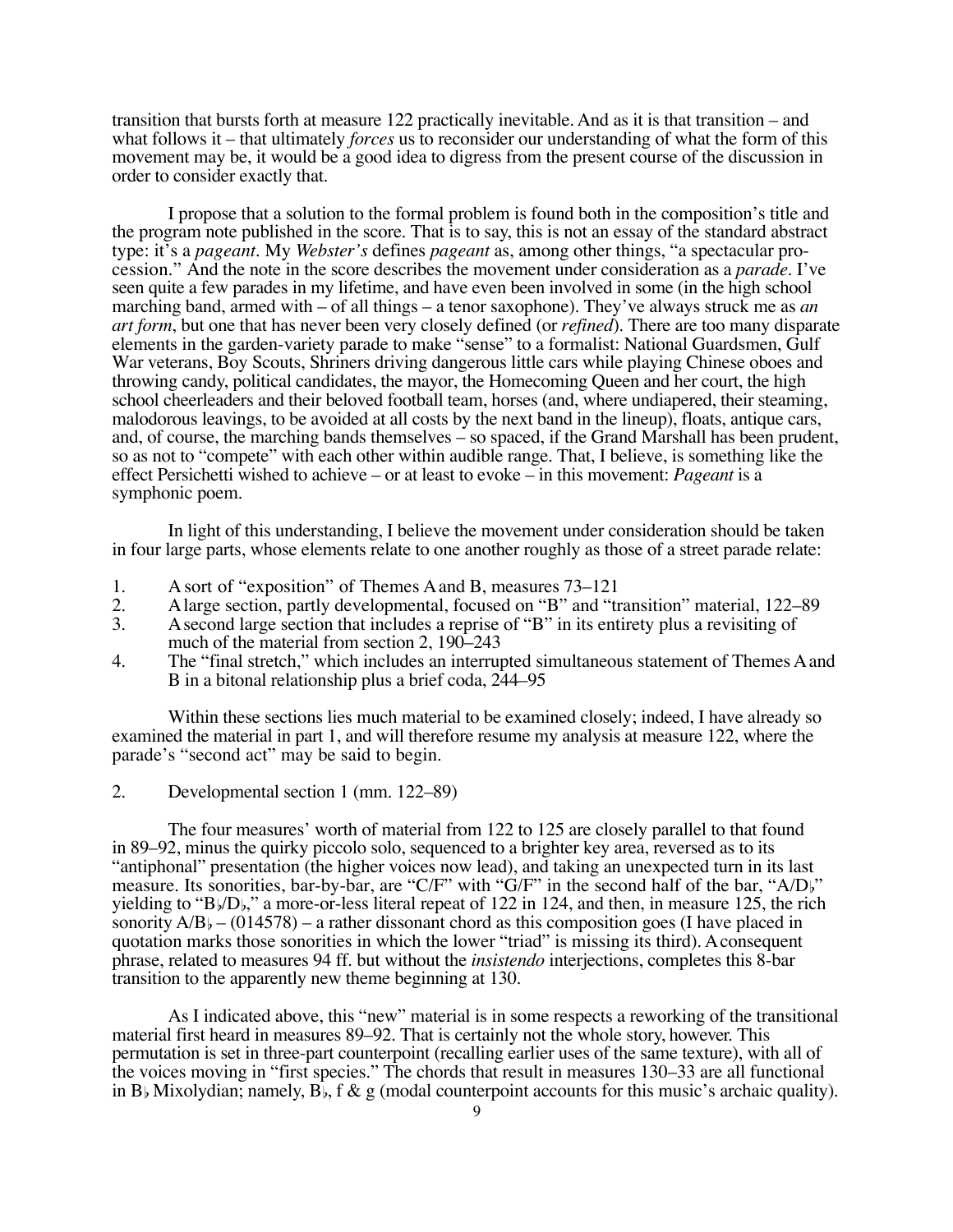Most remarkably, those four measures are succeeded by a new casting of Theme B, this time in the kind of "enhanced two-part counterpoint" that informed much of Movement I, and underlain, moreover, by a bass drum roll like those we saw at measure 22 and similar. Like measures 130–33, these four bars are likewise set in a form of  $B<sub>b</sub>$  major, but with Lydian inflections in 137. At measure 138 an eight-measure response begins, with the "B" portion this time turning towards brighter tonalities – starting with A major.

A third statement of this material, now harmonized in parallel triads  $A, G, A \& F$  begins in 146; at measure 148 we are returned to the original pitch level and modal harmonies related to  $B_{\rm b}$ . The course of the music is the same as previously, until suddenly "broken into" by a *vigoroso* statement of Theme B in E. (Note that the two-bar *crescendo* from *piano* to *fortissimo* is carefully regulated, with new voices entering at 151 at the *mezzo-forte* level.) That vigorous presentation is harmonized just as "vigorously," with bitonal collections in the cornets, trumpets and horns (F/B), or B<sub>b</sub> major ninth chords). It must not go unnoticed that the material in  $152-81$  will be brought back in its entirety, structurally unchanged but harmonically and orchestrationally enhanced, in 214–43.

At the point where this vigorous presentation of Theme B turns "diatonic" (m. 158) we are launched into rather remote tonal territory: here, the accompanying chords in cornets, trumpets and horns are superimposed triads G/a, or set (01358) – fairly dissonant, as *Pageant* goes. The material in measures 159–61 is, of course, related to transition material we've seen earlier; here, however, a familiar motive is little by little emerging from it. The first indication we have of that emergence is in measure 160, where bass instruments play  $G-B$  $\vdash$ C (025) and the music proceeds with literal quotations of the opening horn solo in a tight *stretto* with eventual rhythmic augmentation, all gorgeously harmonized (with parallel fifths and ninths prominent).

From the point where the harmony becomes full-fledged (measure 164), we need to notice some chords – among which are high tertians and other bitonal structures. Measure 164 gives us F and C in succession; 165 yields  $D/\tilde{G}$  (i.e.  $G^9$ ) then A; 166 gives us only E/D; in 167, B/A followed by f 7 . The four measures 168–71 present, against a memorable tatoo in the snare drum, another collection of very dissonant collections in alternation:  $G#F$  (01478) and D/A<sub>b</sub> plus pitch class B<sub>b</sub> (01247810) (the last two digits will be read as a "ten" not as a "one and a zero"). A general performance rule that predictably yields good results certainly applies here: in such a passage, where one harmony is clearly far more dissonant than the other, stress the more dissonant of the two – in this case, the one on the off-beats.

Measures 172–73 appear to continue the project begun two measures earlier, and measure 174 clearly presents us with a structural downbeat. This also presents us with a phrasing conundrum, for the downbeat at 168 was surely no less structural. How, then, shall we parse these six measures? It seems to me most likely that we have a two-bar phrase elision, with 170–71 both completing one four-measure project begun at 168, and inaugurating another that will conclude at the finish of measure 173. This is another example of Persichetti's suave "seam-covering," parallel instances of which can be found at 159–61, 197–201, 209, 221–23, 232–33 and 263–65. It seems possible that this represents more than just good compositional technique: the composer may have had in mind something of the "aesthetic *stretto*" that happens in parades generally, when we're not quite finished admiring Queen Elberta and her Peachy Court before the next high school band's sousaphones are thrust upon our attention.

The four measures that begin at 174 give us yet another statement of motivic material harmonized in parallel triads, this time enhanced by a couple of unexpected bonuses: the clarinet material in 174 (a restatement of the piccolo's material in 106 f.), "led into" by a scale with a Lydian inflection, and a divided cornet figure that both recalls Theme A and finishes with a familiarsounding example of (025). The chords in these four measures are  $E_b$  then B<sub>b</sub>, F then C, G, and A: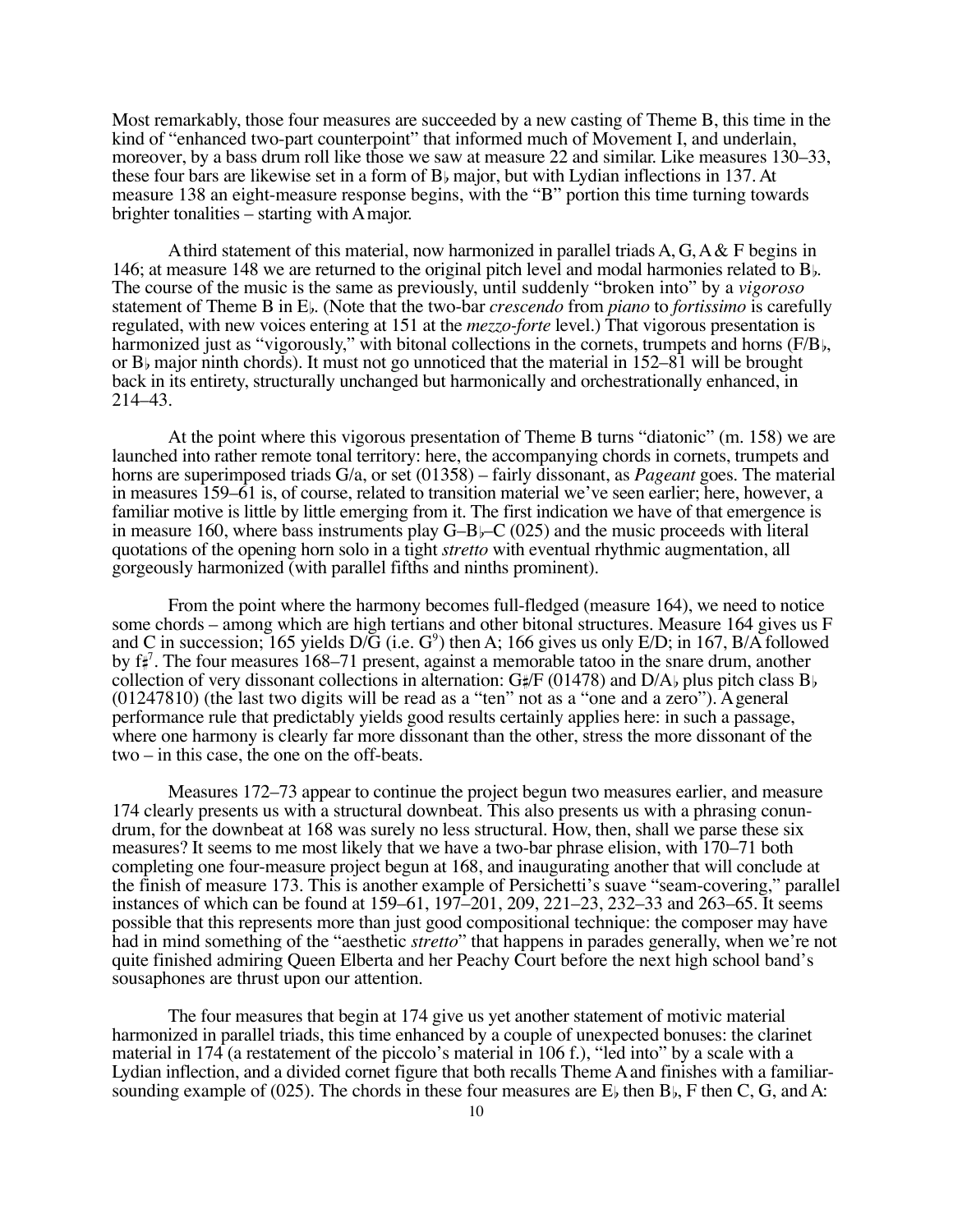here we have a bracing instance of progressive "brightening" through the circle of fifths, until we reach that point as far away from the starting line as possible. It so happens that all this contrives to set up a reversed transition, with "b" leading "a" (that is, structurally speaking, 178–81 = 94–97, while  $182-85 = 89-92$ ).

We need to look more closely at this reversed transition. The material in 178–81 received some attention above. Here it is presented as horn/euphonium answers to strikingly bitonal material in 178 & 180:  $B\mathcal{Y}(\mathcal{A})$  then  $F\mathcal{B}(\mathcal{B})$ . In some respects, the following four measures bear a strong resemblance to 122–25, but there are some reversals and tonal re-castings: here, the bitonal structures (one per measure not two as before) are  $F/B<sub>b</sub>$ , D/C,  $F/E<sub>b</sub>$  and  $D<sub>b</sub>/G<sub>b</sub>$ , respectively.

I indicated above that the "b" portion of the transitional material, when found in measures 178 ff., 240 ff. & 276 ff., would be used to inaugurate "the next big thing." In the instance just now under examination, that inauguration is deceptive, for – structurally-speaking – the strange reappearance in 186–89 of Theme A in "A $\mathfrak{h}$ " over a D<sub>b</sub> major chord is more nearly a "last gasp" than a "new beginning," the superficial appearance of structural significance notwithstanding. These four measures have always struck me as one of the oddest passages in *Pageant*; perhaps they represent a brief interlude; perhaps instead a kind of "divider." At any rate, the flaring *crescendo* that underpins the passage's final measure propels the music, in the most forceful way imaginable, into the second large developmental section.

#### **3. Developmental section 2 (mm. 190–243)**

To call this a "developmental section" is, however, at least partly misleading, for it begins with music that is more recapitulatory than developmental in tone (this sort of structural incoherence, now noticed several times on several levels, is surely intentional: we are experiencing a *parade* not a dissertation). That is to say, what immediately engages our attention is a full statement of Theme B, harmonically more "settled" than in its initial presentation: what's begun in C major, remains in C major. This presentation (mm. 190–209) can be mapped onto 102–21 almost exactly. The fact that the present instance is one measure shorter than the earlier is accounted for by the fact that although the closing material in 197 ff. is extended over the previous example (cf. mm. 108 f.), the four-measure *stretto* in 110–13 is missing here. Otherwise, a measure-by-measure comparison is both valid and valuable.

The first part of that comparison supports the claim made above: this time, Theme B, once begun in C major, remains there (and therefore sounds more definitive than earlier). The orchestration is much fuller than before and the presentation is *fortissimo*. This time, the closing material that begins in measure 197 is expanded to four measures as opposed to the original two, yielding the following bitonal collections:

m. 197: D/b, e/a, f $\sharp$ /G (this last is symmetrical set 013578)

m. 198: G/F, A/g, B/d, C/C (the second is symmetrical set 023679)

m. 199: G/F, A/e, G/F

m. 200: A/e, B/d, C/C

The goal of all this activity is the pair of *sforzando* G<sup>9</sup> chords in measure 201, set up also by a brief but powerful reminiscence of the horn motive that opened Movement I.

Now, without benefit of the *stretto* interlude found earlier in 110–13, we embark upon a second presentation of Theme B as before. This time the trombones offer it in parallel quartal collections (the quarter-note stacks are 025s; the half-note stacks are 027s). These players' lines are marked *violento* – perhaps of all the wind instruments, trombones are best capable of this effect. The supplemental chords – again with mordents as in 115 ff. – are merely "high quartals." The quartal/pentatonic quality of this passage is probably the most thoroughgoing in the entire composi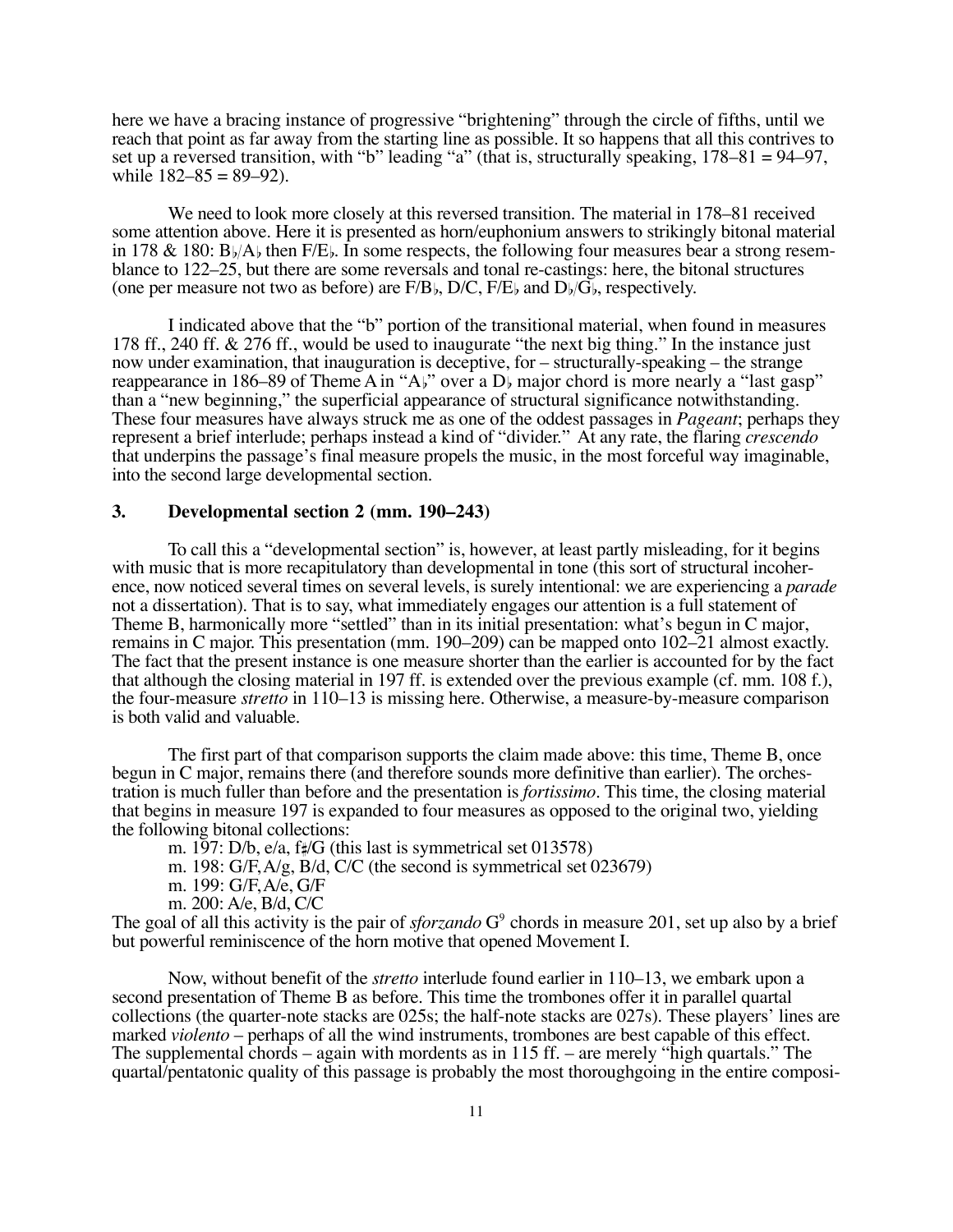tion, with at least three pitch classes in a quartal relationship being sounded at all times and moving in inexorable parallels.

A notable phrase elision at measure 209 – at exactly the Golden Section division of Movement II, for whatever that may be worth – inaugurates the most memorable transitional passage in the entire composition, five measures in length. This passage basically consists of a climb-by-degrees – beginning in the euphonium in apparent G major ( $D-E-F^*$ –G), moving through 1st trombone in B<sub>b</sub> (F–G–A–B<sub>b</sub>), horns in G Aeolian (D–E<sub>b</sub>–F–G), and cornets 1 & 2 in B<sub>b</sub> an octave above the earlier trombone line – to a great string of parallel thirds reminiscent of the "enhanced lower voice" first encountered in Movement I as in measure 4. While all this has been going on, the bass line has moved generally downward by steps from  $C$  to  $A<sub>b</sub>$ , before yielding to a quartal stack in horns and trombones in measure 212. This is a very striking passage – one of the finest, to my ear, in the entire composition.

From the downbeat of measure 214, launched by one of the most dissonant chords in all of *Pageant* – a stack of triads roughly identifiable as B, a, C, e & D, yielding symmetrical set (0123578910) – an almost literal reprise of the material in 152–81 commences. This passage is structurally identical to the former, and the succession of tonal centers is also the same. The orchestration, however, is considerably enhanced (almost always augmented), the implied triads "fleshed out" and the dynamic level raised. Be it noted in passing that the dissonant chord that inaugurates this passage returns in transposition as "hammered" quarter notes in the second halves of measures 221–23. There is also some material missing in this passage, as compared to the previous instance: namely, the high woodwinds' heraldic line beginning in 166 (cf. 228 f.) and the clarinets' and cornets' "bonus" material mentioned before (mm. 173 ff.; cf. 235 ff.). In the interest of having a well-corrected score, the conductor will want to add a half rest to the bass drum part in measure 223, and then notice how that instrument is treated in the three measures that begin at 221.

At measure 240, there begins once again a transitional passage that I have earlier identified as being structurally significant. In its most recent appearance, it was presented by the woodwinds (with trombone assistance) and horns in alternation (mm. 178–81); here, the orchestration is more or less reversed, and serves to usher in the final large section of the second movement.

#### **4. The final stretch (mm. 244–95)**

The concluding section of *Pageant* surely owes something to Paul Hindemith's *Symphony in B flat*, a composition very much on American composers' minds around mid-century (the Hindemith work appeared in publication – and in many performances – in 1951). The feature I have in mind is of course the simultaneous reprise of Themes  $A \& B$  in two different keys (even Hindemith's  $B\sqrt{E}$  relationship is preserved here). This section begins with an eight-measure phrase in which the highest voices of the band present Theme A more or less in  $\overline{B}_b$  (see below) against the lowest voices'  $E<sub>b</sub>$  presentation of Theme B. This is accompanied by an "oom-pah" exchange in middle voices, whose harmonic content climbs in every succeeding measure, beginning in bar  $245$  (E<sub>b</sub>–B<sub>b</sub>; F–C; G–C; A<sub>b</sub>–E<sub>b</sub>; B<sub>b</sub>–F; C–G; this last takes us through measure 250). I indicated above that Theme A is presented "more or less" in  $B_{\nu}$ . The caveat applies to measures 248–50, where the music appears to head into the Lydian version of D, only to be wrenched back into  $B<sub>b</sub>$  at the last moment (m. 251). This measure also contains other surprises: the bass line, which includes music that in all earlier appearances had touched off an extending or transitional passage (e.g. 108, 159, etc.), is now rewritten so as to end – albeit inconclusively – as Theme A did in measure 84 (note that Theme A, conversely, is here tweaked in the opposite way). The two chords in measure 251 – presented twice – are simply very full diatonic collections (the first contains all of the members of the  $B_{\flat}$  major scale except G, while the second contains those members plus the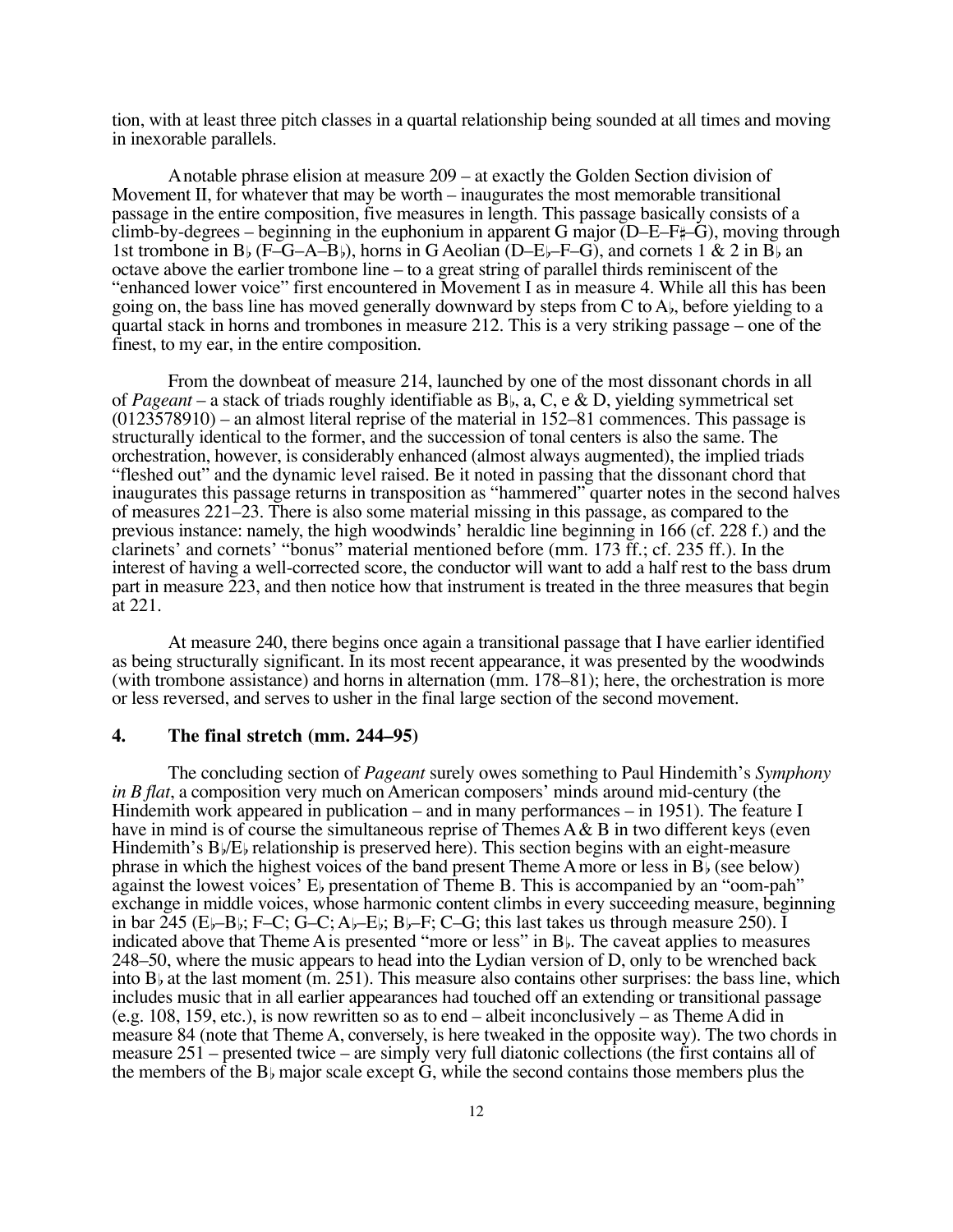missing G; as in Stravinsky's pandiatonic or "wrong note" style, we often see diatonic neighbors exchanged by pairs of instruments, ratcheting up the sense of directionless dissonance).

Another unexpected four-bar "interlude" begins at 252: perhaps a "street cadence" – a particularly interesting and colorful one – is here invoked (Theme A is certainly present in it). Structurally, this proves to be the opening volley of a considerable stretch of music (mm. 252–79) that serves in its entirety as an interlude (some of it is distinctly parenthetical) within the simultaneous reprise. The most *continuous* portion of that interlude is yet another presentation of Theme B (mm. 256 ff.), this one with almost all of the wind group playing in first species counterpoint, in a presentation that is strikingly pandiatonic (the quartal flavor is now "enriched" to the point of obfuscation). This presentation sports a four-measure extension, begun as a structural elision, at the moment the snare drum re-enters with Theme A played *fortissimo* on the rim (m. 262). The mordents return with the piccolo in the following bar, even to be moved to offbeats in the second of these measures (264), in a "white-key pentatonic" presentation, and a trilled D-major collection in woodwinds over mordent-inflected half notes in cornets, trumpets & horns (same collection) lands squarely on *the* most dissonant chord of the composition, set (01234578910), on the downbeat of 266.

At this point, the case might be made that we have yet another instance of the compound transition first encountered in measures 89–100: both of its primary components are present, and in the right order. Those two components (I have called them "a" and "b") are, however, separated by a musical parenthesis alluded to above. The "a" portion, familiar from earlier presentations, is here presented with the lower voices leading; the general plan involves an alternation of such extremely dissonant structures as the one discussed above, and ninth chords on F and D in successive measures. The parenthesis, six measures in length, begins at 270. It bears an expressive marking not seen since measure 11 in Movement I, and features a succession of flaring *crescendi* demarking triadic sonorities that rise by whole-tone degrees (D<sup>9</sup> in 270 f., E in 272 f.,  $G_{\flat}$  and A $_{\flat}$  in mm. 274 & 275). These last two measures bear a striking resemblance to measures 238 f., and in fact set up the same material – the "b" portion of the now-resumed transition, with trumpets and cornets leading the charge.

At the big arrival, in measure 280, the project of simultaneous reprise is likewise resumed. The trumpets lead the presentation of Theme A, assisted by the snare drum, with the woodwinds entering *in medias res* after a measure's worth of hesitation. Again, the tonalities are those of B superimposed on E<sub>b</sub>, with the same sort of middle-voice "oom-pah" accompaniment in evidence. This time, Theme A is held to the  $B<sub>b</sub>$  collection, and the inconclusive bass-voice Theme B sets up a brief and powerful coda.

Here, we encounter Persichetti's final structural ambiguity. Skipping over, for the moment, measure 288 (which sets up the final bars), it is clear enough that the downbeat of 289 on  $B<sub>b</sub>$  major (with pentatonic flavor), grants the kind of closure we associate with perfect authentic cadences. All other things being equal, we would expect this to inaugurate the coda. If that is the way we are to hear it, and if four-measure phrasing is still to be considered normative (as it has been throughout most of this movement), then measure 293 will no doubt be understood as a written-out *fermata* of measure 292, with the final chord (marked *fermata lunga*) furnishing the four-measure consequent: this would not be at all nonsensical. The problem is, all other things are *not* equal, and this reading is gotten only by neglecting measure 288 (as I just intentionally did, for illustrative purposes). But measure 288 is hardly to be ignored, for it happens at a structural juncture that is as important (even *apparently*) as any in the entire composition. In addition to its strong structural placement, every wind part in this measure is marked *rinforzando*, a marking not to be taken lightly; a flaring *crescendo* in the tenor drum and a *fortississimo* diatonic upsweep in the piccolo, moreover, provide the finishing touches on an already powerful cadence (that power guaranteed by its doubly-plagal quality – note the  $D$ <sub>b</sub>s of bass instruments underpinning the overlying subdominant-flavored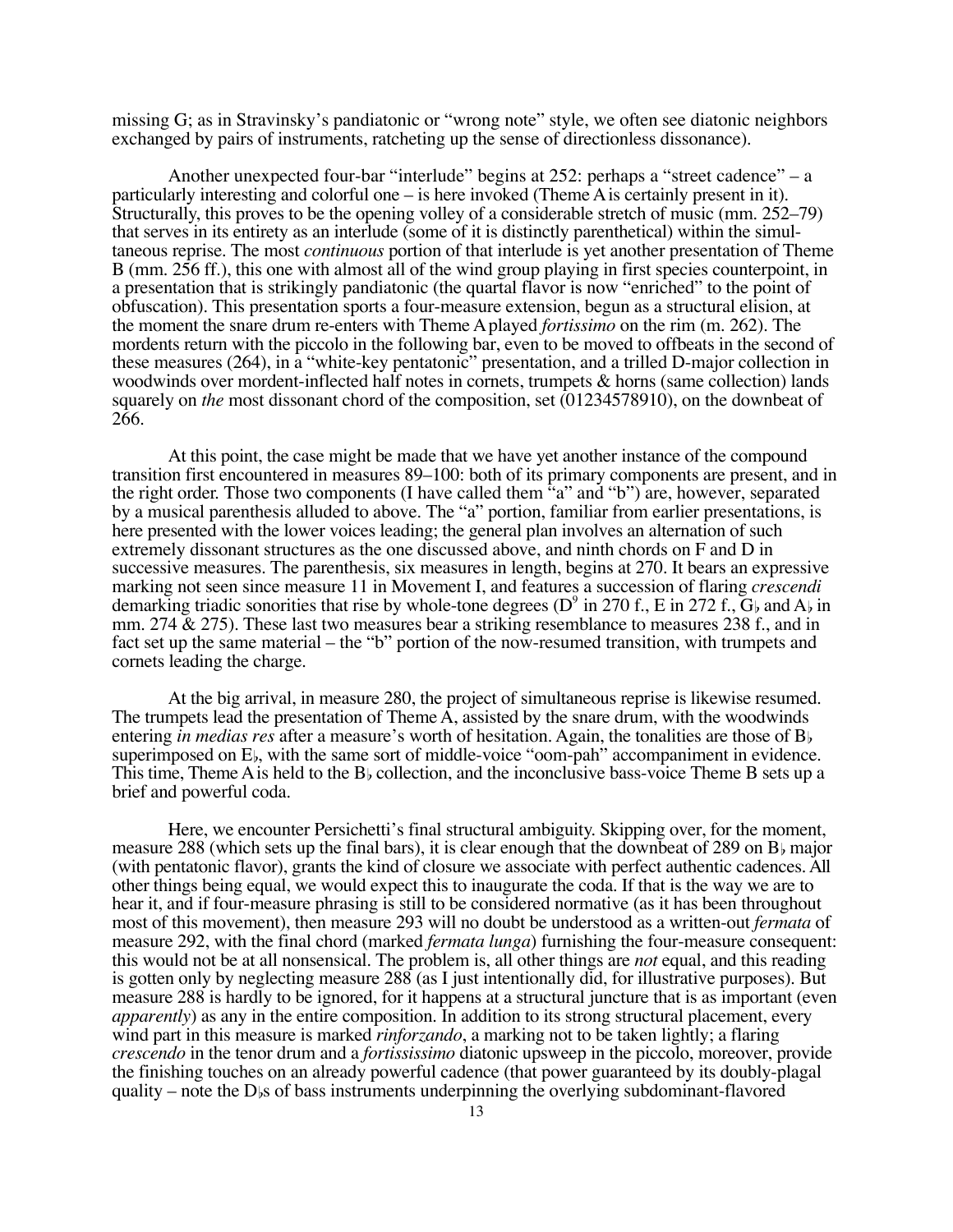structure). But the first chord of that cadence pattern – that is, the complex sonority of measure 288 – is *itself* made necessary by the inconclusive quality of the bass line in 287, a measure that completes an eight-bar phrase. Structurally, all the evidence points to a fresh *beginning* at measure 288 not a mere (and nonsensical) phrase extension. If that is indeed the case, then we must hear a structural downbeat at 288, and the phrasing of the coda – which will then be understood to begin *here* not at 289 – will be as follows: mm. 288–91, antecedent; mm. 292–95, consequent. If at first this seems counterintuitive, I urge the reader to try hearing it that way several times before dismissing it: it does seem to me that the coda gains a certain "elegance" in this reading, that the standard reading ("standard," to judge from performances I've heard) does not convey.

A word about the final chord: it seems clear to me that this chord, too, constitutes the goal of a perfect authentic cadence (the chord in the previous two measures having been an unambiguous  $V^{\delta}/B$ . This is surely, however, one of the richest PACs I've ever encountered! The chord in question is symmetrical set (01235678), and the high  $B$ <sub>is</sub> in the first two cornet parts probably have more to do with our hearing this as an arrival on some sort of  $B_{\flat}$  chord than any other single factor (note: it must *not* be performed with a cheap *forte-piano-crescendo* effect, as I have often heard: it is a loud chord, getting even louder at the very end). Perhaps Persichetti had in mind, with reference to parades in general and pageantry in particular, a well-known truism concerning works of art: they are never finished, only abandoned.

# **A Synoptic Outline of** *Pageant*

The thirteen pages I've just filled in order to give a more or less complete account of Persichetti's *Pageant* may contain too much detail to be useful to a conductor trying to come to terms with the piece. An outline may therefore be in order. I have discussed the virtues of outlining in an earlier article ("Nurturing Your Inner Artist/Conductor"), and offer here a somewhat pareddown example dealing with the present composition.

#### **Vincent Persichetti:** *Pageant***, Op. 59 (1953) Published 1954 by Carl Fischer, Inc.**

# **1–72 Movement I, An Essay in Modal Counterpoint**

- Germinal motive, quartal (pentatonic) in solo horn, based on  $B_{\flat}$ . Note: the horn C must be held *across* the barline, into the first sound of the clarinets.
- 3–18 "A," 3-part modal counterpoint (or 2 parts, with lower voice enriched by parallel thirds), loosely periodic.<br>3–10 Antecedent phras
	- 3–10 Antecedent phrase of "A," presented by clarinets, *piano semplice*. Generally  $B$ <sub>b</sub> Ionian/G Aeolian (Dorian flavor present from m. 8). Head motive is identical to horn solo, but rhythmically diminished.
	- 11–18 Consequent phrase of "A," more fully orchestrated. 3-part modal counterpoint continues; modal mixtures now richer. Dynamic level is raised a notch; interpretive marking is *calore*. Last measure features a melodic bridge into "B."
- 19–27 "B," or "Chorale." Roughly, 4 antecedent measures in trombones & basses answered by 5 consequent (but non-conclusive) measures in woodwinds and euphonium with subtle bass drum enhancements. The tonal center is  $E_{\flat}$ , the counterpoint is still modal but now first-species, and the section ends on the dominant. A *dolce* treatment is called for, in *mezzo forte*.
- 28–34 Partial statement of "A" (approximately its second half) inaugurated by lower reeds and trombones but soon taken over by higher woodwinds, *doloroso*. The music turns towards G as tonic.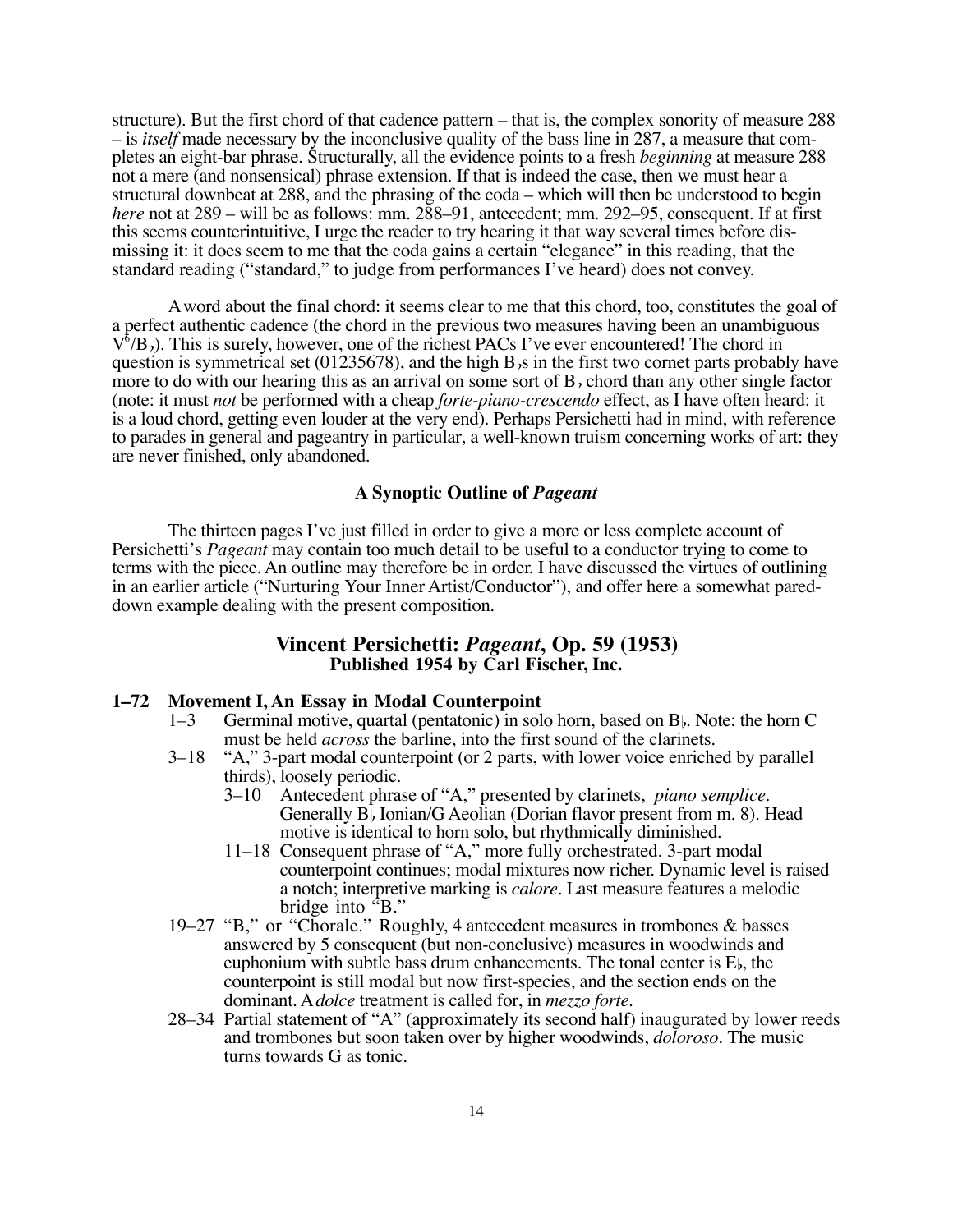- 35–42 Second statement of "B" now in G major, turning to G Aeolian in its second phrase (earlier observations still apply). The orchestration is generally brighter, to complement the brighter key. The *diminuendo* that begins on the last beat of 41 must *plunge* from *mf* to *pp*, very carefully paced in all sounding voices.
- 43–58 Second full statement of "A," begun almost identically to the first, but with a flute obligato countermelody marked *sereno*. This passage is structurally identical to  $3-18$ , but its consequent phrase (from 51) is set at a brighter pitch level and yields a brighter outcome. The percussion enhancements are augmented, reinforcing a strange  $B$ –G bass substratum.
- 59–66 Third statement of "B," now in C major (earlier observations still apply). The orchestration is more like that of the first statement than that of the second. The ending is even less conclusive than before; in fact, it cannot be definitively fixed at measure 66.
- 66–72 Concluding statement of Movement I, with the third Chorale statement trailing off into references to "A" and a restatement of the opening horn motto. The final sounds are those of the clarinets' three-part modal counterpoint, and the final chord is tonic.

# **73–295 Movement II, A Street Parade**

73–121 First large section, "Exposition"

- 73–88 Theme A, in " $B<sub>b</sub>$ ," not so much a double period as periodic on two levels.
	- 73–80 First half of Theme A, with a 4-bar antecedent played by the snare drum over a bitonal structure and a 4-bar mostly pentatonic consequent in high woodwinds,
	- 81–88 Second half of Theme A, same structure. Here the 4-bar antecedent is enhanced by an assortment of brass instruments answered by woodwinds; the consequent, set in darker tonalities, follows the same structure.
- 89–100 Transition, in two parts.
	- 89–93 5-measure "a" section, setting up an important rhythm.
	- 94–100 7-measure "b" section, consisting of an internally periodic *insistendo* figure and an extension recalling the opening horn solo.
- 101–21 Theme B, in two statements with interposed "parenthesis."
	- 101–09 First statement of "B," beginning in C and moving to D. The theme is eight measures long  $(4 + 4)$ , but a phrase elision at 108 sets up a 2-bar extension, resulting in an "extra" measure.
	- 110–13 An interposed "parenthesis" consisting of a *stretto* on Theme B's head motive.
	- 114–21 Second statement of "B" including parallel quartals, mounting dissonance and mordents.
- 122–89 Second large section, "First Developmental Section"
	- 122–29 Transition, four bars of "a," above, followed by four measures of material related to that in 94 ff.
	- 130–51 An apparently new theme, based on Transition "a" (three-part 1st-species counterpoint) plus separated phrases of Theme B, also treated in three voices reminiscent of Movement I.

130–37 First compound phrase in  $B\frac{1}{2}g$ .

- 138–45 Second compound phrase; music turns toward brighter harmonic regions.
- 146–51 Third compound phrase; music begins in a brighter region, returns to  $B\frac{1}{g}$ , is then "broken off."
- 152–89 Further development, beginning with a fresh statement of Theme B and ending with an allusion to Theme A
	- 152–59 Theme B in a *vigoroso* treatment based in  $E<sub>b</sub>$  "accompanied" by  $B<sub>b</sub>$ <sup>9</sup> chords. There is a phrase elision at 159.
	- 159–83 Development of transitional material from earlier, in three parts.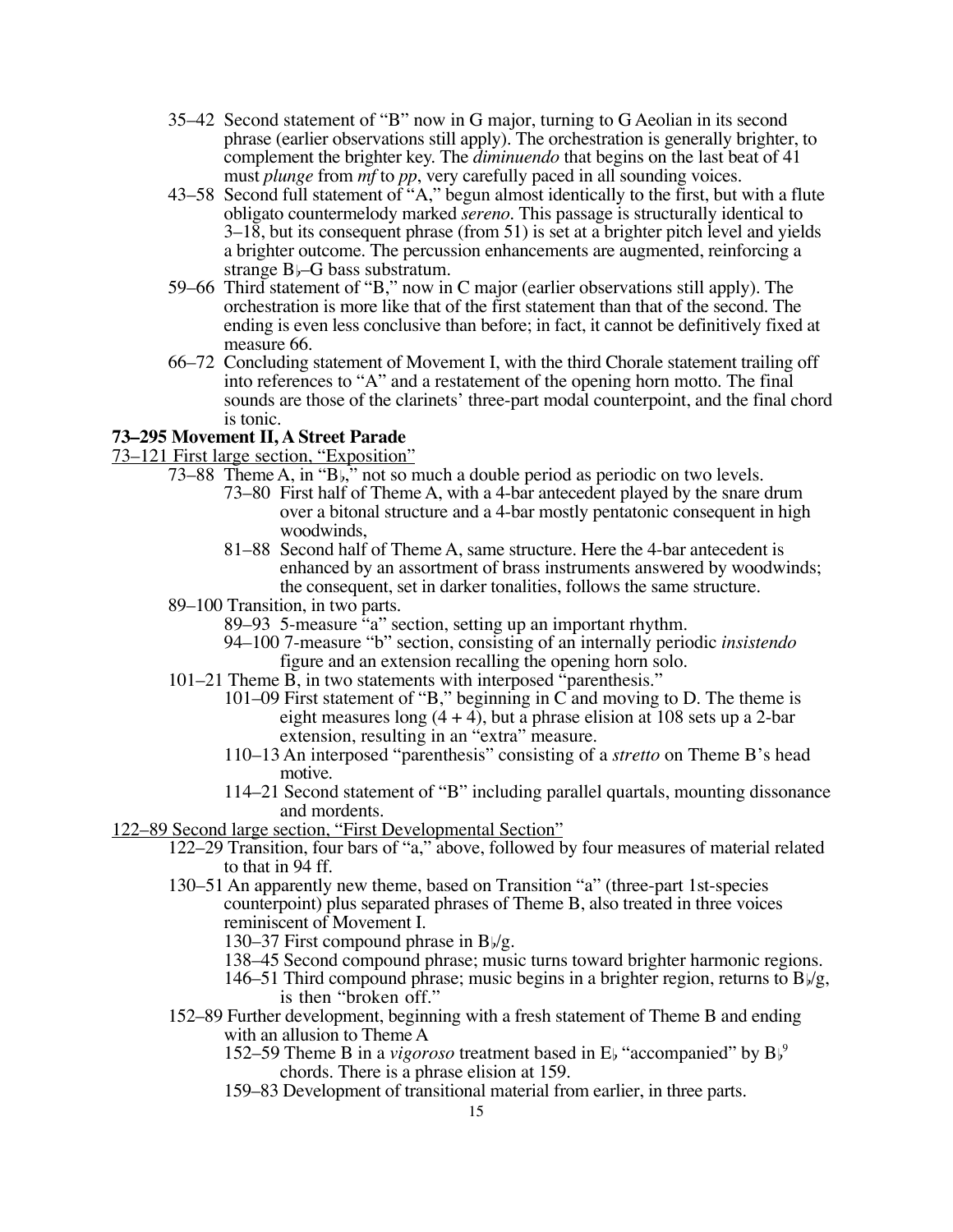- 159–67 Transition material gradually yields to a richly-harmonized "celebration" of the solo horn's germinal motive.
- 168–77 An "emphatic" section of music with a *piano subito* echo again gives way to more development of the germinal motive.
- 178–85 The entire transition appears, but in reversed order.
- 184–89 An unexpected and almost gratuitous reappearance in  $A<sub>b</sub>$  (over  $D<sub>b</sub>$ ) of the consequent phrase of Theme A prepares the next large section.

190–243 Third large section, "Second Developmental Section"

- 190–209 Two statements of Theme B, structurally similar to 101–21.
	- 190–201 First statement, begun in C and kept there. The diverging triads that begin at 197 are here extended, with an additional reference to the germinal motive and two *sforzando* G<sup>9</sup> chords.
	- 202–09 Second statement of Theme B, a quartal presentation, *violento*, with mordents. There is a phrase elision at 209.
	- 209–13 A new transition, the most engaging of the entire composition. It begins at the Golden Section division of the movement.
	- 214–43 A complete reprise of the developmental section 152–81, with harmonic and orchestrational enhancements as noted in the prose account above. This leaves the "b" portion of the transition unencumbered, so that it can announce the final section.
- 244–95 Fourth large section, "The Final Stretch"
	- 244–51 A simultaneous reprise of Themes A & B in B<sub>b</sub> & E<sub>b</sub> respectively, against a steadily rising "oom-pah" accompaniment in middle voices.
	- 252–79 A lengthy and multifaceted digression.
		- 252–55 A percussion "break," perhaps evoking a street cadence.
		- 256–65 A thoroughly quartal presentation of Theme B, deteriorating into a dissonant, pounding section with mordents over the snare drum's Theme A, played on the rim (262 ff.)
		- 266–79 The final appearance of the transition, its two parts interrupted by a *calore* parenthesis (270–75)
	- 280–87 The simultaneous reprise of Themes  $A & B$  is resumed, as before.
	- 288–95 An 8-bar coda with a very rich final chord.

#### **In Praise of** *Pageant*

Vincent Persichetti was neither the best composer for wind band who ever lived, nor the worst. If his music never attained the vast sweep and Olympian contrapuntal heights of Hindemith's *Symphony in B flat* or the sheer imaginative virtuosity of Percy Aldridge Grainger's best wind works, neither did it ever stoop to the banalities of Claude T. Smith or worse. His *oeuvre* and his reputation lie somewhere in between.

From a formalist perspective (which is unquestionably the perspective I am best able to offer), *Pageant* is an uneven composition. Its first section, identified above as "Movement I," is quite good: the counterpoint is of uniformly high quality, the paragraphs balance nicely with each other within the enhancing global context that they mutually create, and the tonal trajectory is convincing and satisfying. The entire movement seems to follow naturally from the opening horn motto, and the bringing back of that motto in the same instrument in measure 69 is a deft and ingratiating compositional touch. From that same perspective, Movement II is a bewildering hodgepodge that resists accurate accounting and theoretical justification. But as I have indicated above, a formalist critique is probably not the proper critique to apply to this music, as – to judge from its title and the note published in the score – its aim is descriptive (or at least *representational*) not logical. If this last is correct – and I hope I am not overstating the composer's case – I am